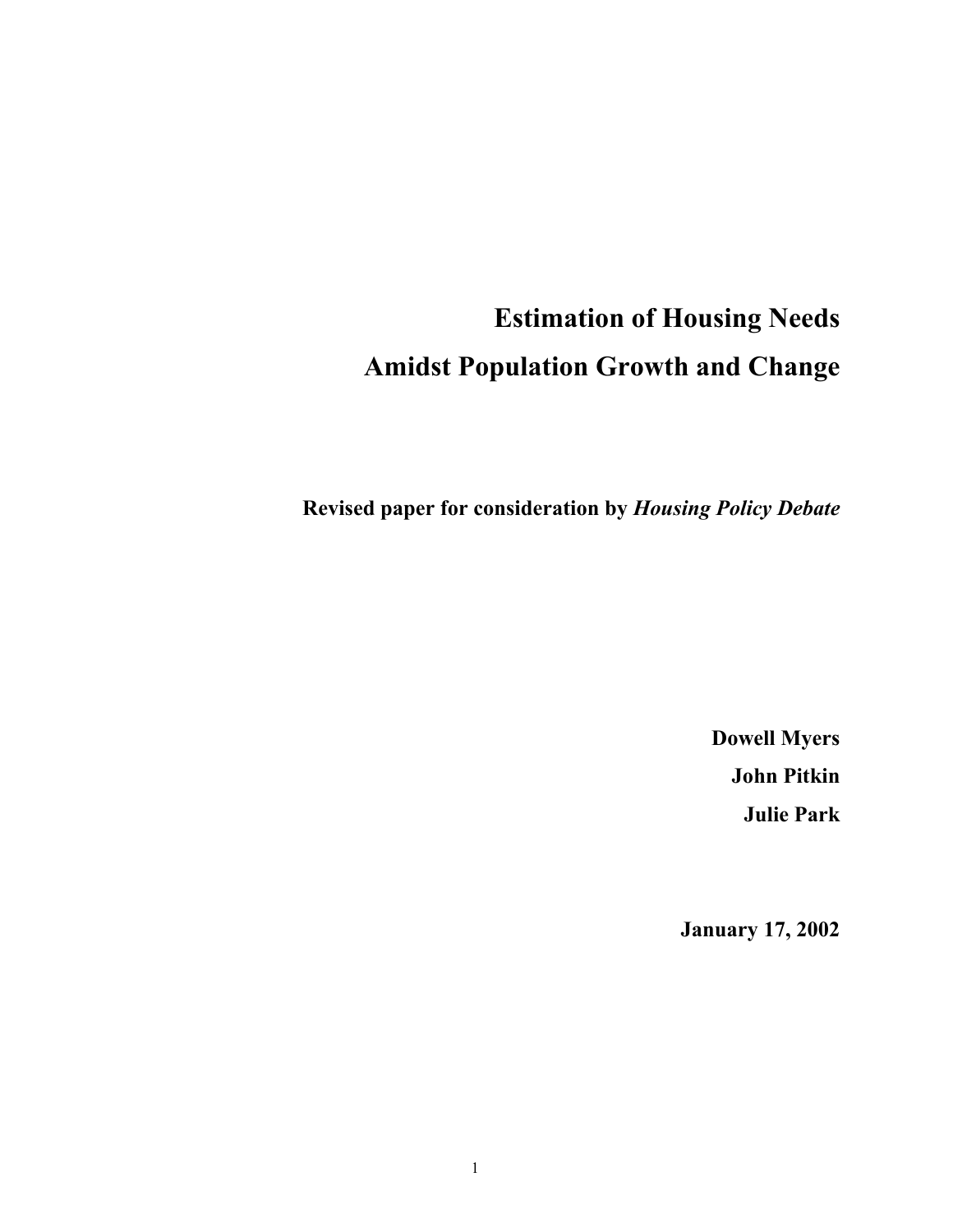#### **Estimation of Housing Needs Amidst Population Growth and Change**

## **I. Introduction**

Housing needs is a concept of central importance to state and local planning in the United States (Landis and LeGates 2000). Roughly characterized as the number and type of housing units required to accommodate a population at a given standard of housing occupancy, the formulation of a quantified estimate of housing needs requires many assumptions that intertwine normative and empirical judgments.

The overall aim of this article is to propose a needed theoretical framework and more rigorous methods for demographic component of housing needs estimates. Grounding this in the recent California experience helps to illustrate concepts with a concrete example. As demographic change continues to spread across the country, growing numbers of regions and cities can benefit from this study of the California experience.

The article begins with a broad overview of the definition of housing needs, and then focuses on the central role of population growth and change in determining future construction needs. A pivotal issue is the instability over time of the empirical relationship between population and housing, as shown by comparison of household formation and homeownership rates from 1960 to 2000. A further issue is the sharp differences registered between different age groups, races, ethnicities, and nativity groups. Although disaggregation permits projections to capitalize on observed differences between groups, it also highlights the existence of inequities and the policy goal of reducing them.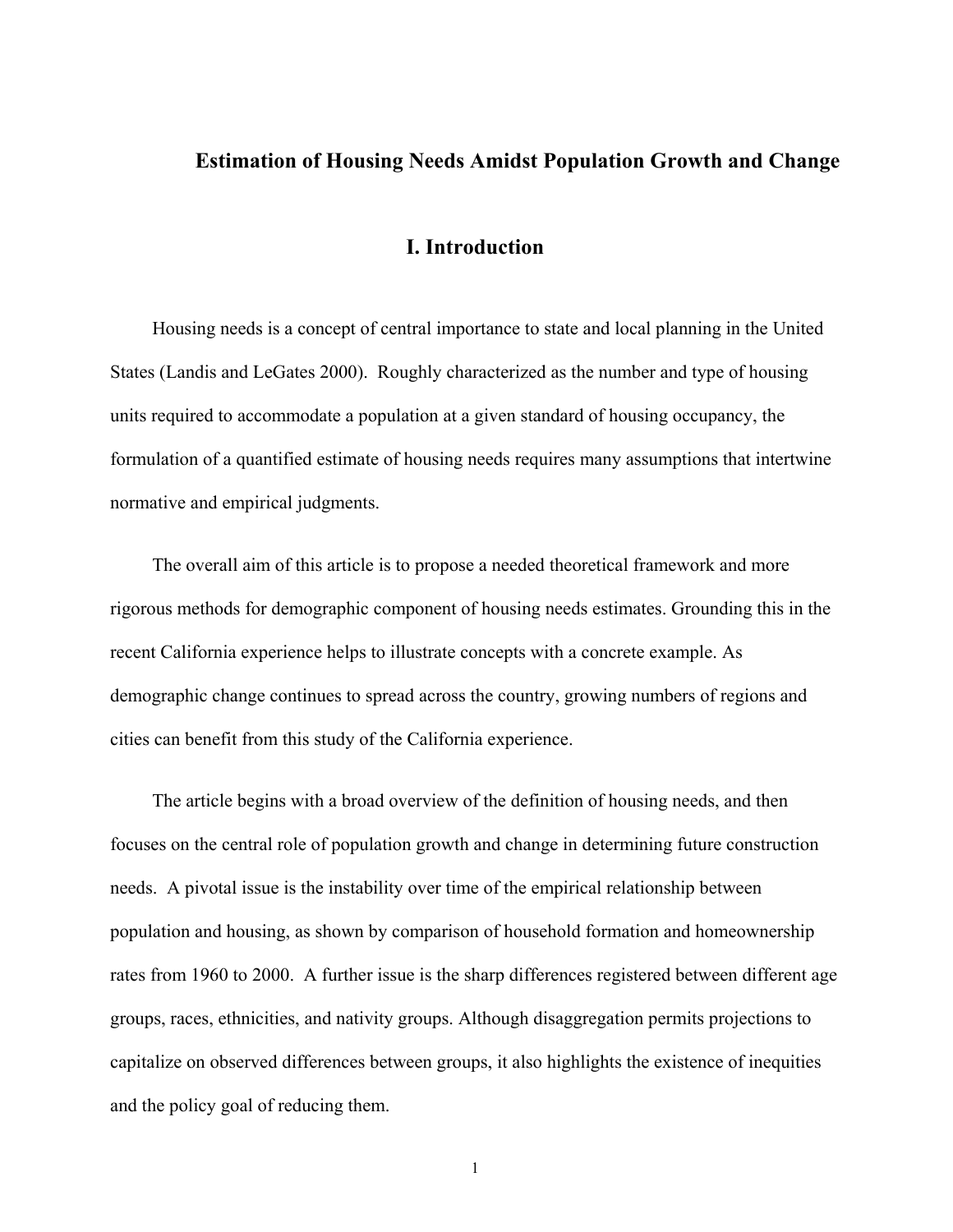The results of a recent study conducted in California are used to illustrate these theoretical and practical issues. Analysis discloses the relative contributions of population change and housing access to overall housing needs in California. Alternative projection models are compared with regard to their empirical fit to recent trends as well as with regard to their desirability in policy terms. Concluding thoughts are then offered on the matter of how best to evaluate the demographic component of housing needs.

# **II. Population and Housing Needs**

## *A. Defining Housing Needs*

*Housing needs* estimates are a pragmatic device for shaping and implementing public policies. Substantial differences in the treatment of housing needs have occurred over time and between places (Baer 1986, Varady 1996). However, individual studies rarely discuss the alternatives from which they chose their methodology; instead, each study asserts its own implicit definition and approach.

In the United States, housing needs estimates are typically prepared for geographic areas governed by municipal or county governments, because it is local governments who control regulation of land use and new development. Although housing construction occurs in localities, the needs are often of regional or state importance. Consequently, preparation of needs estimates can be required by state government, as in California, or by the state judicial system, as in New Jersey. State and regional agencies, or even nonprofit advocacy organizations, also employ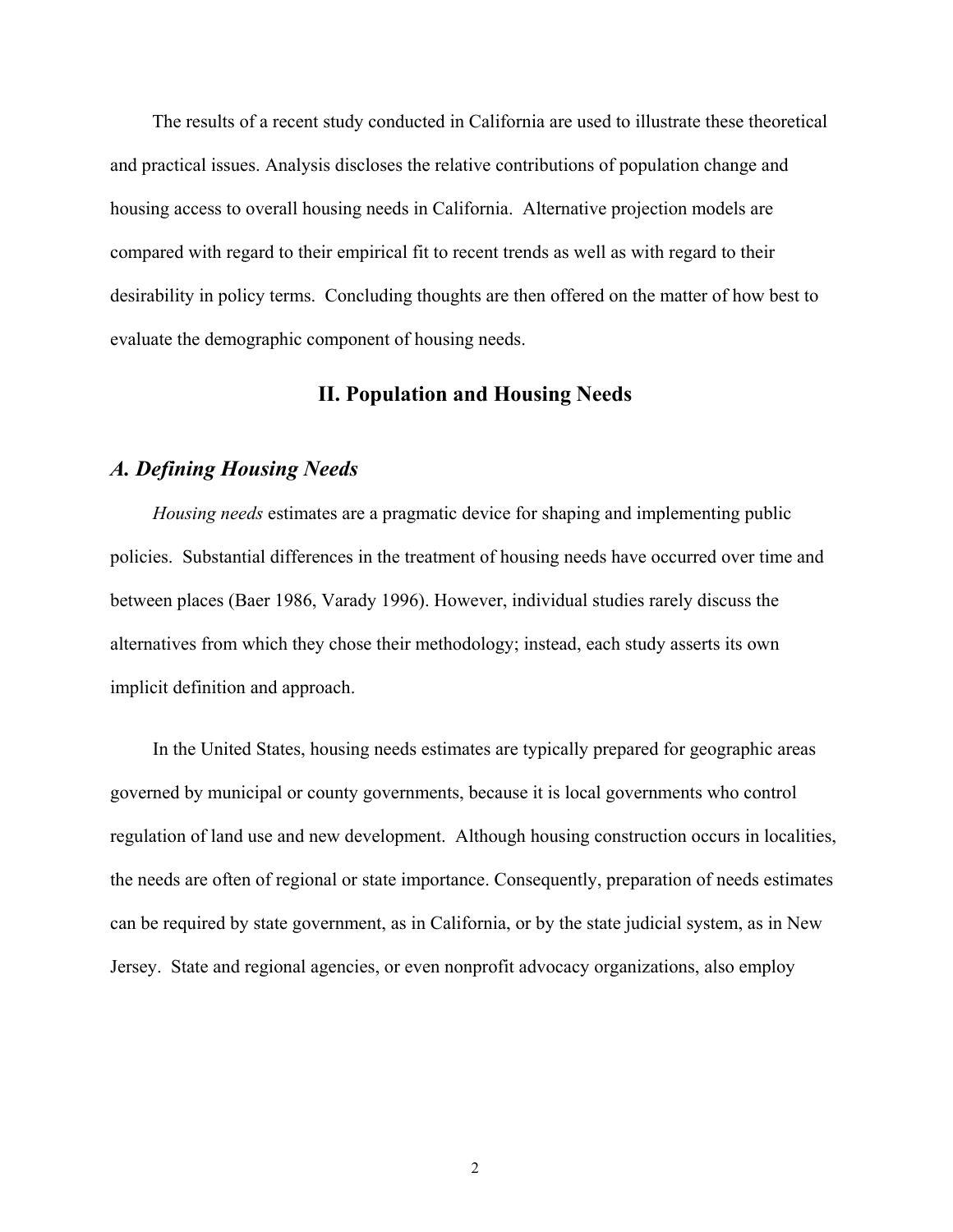housing needs estimates for particular subpopulations<sup>1</sup> as a guide for setting priorities for use of limited public funds.

A variable blend of time-series trend, market demand, and normative assumption, housing needs can be expressed in different ways. Estimates are prepared for either of two (sometimes both) essential time periods:

- a) They estimate the gap or deficit by which *current* local housing conditions fall short of a normative standard; or
- b) They estimate the amount, and characteristics, of new construction required to accommodate the *projected future* population growth at a particular normative standard.

**Current Deficits.** Current housing deficiencies are measured on two different dimensions. One dimension distinguishes between the quality of the *physical* housing stock, as indicated by such factors as age, presence of complete plumbing, and code violations, and the quality of the *fit* between households and housing, most often indicated by the ratio of housing payments to income, a measure of affordability, or the ratio of the number of persons to the number of rooms in the unit occupied, a measure of the level of crowding.

Measures of household fit are much more frequently emphasized in the U.S. than those of physical quality. There are likely two reasons for this. For one, the vast improvement of housing quality since 1940 has sharply reduced the incidence of physical problems in the stock (Clemmer and Simonson 1983). Related to this quality improvement, costs have increased, leading to a

 $<sup>1</sup>$  e.g., low or moderate income, elderly, large families, or single parent households.</sup>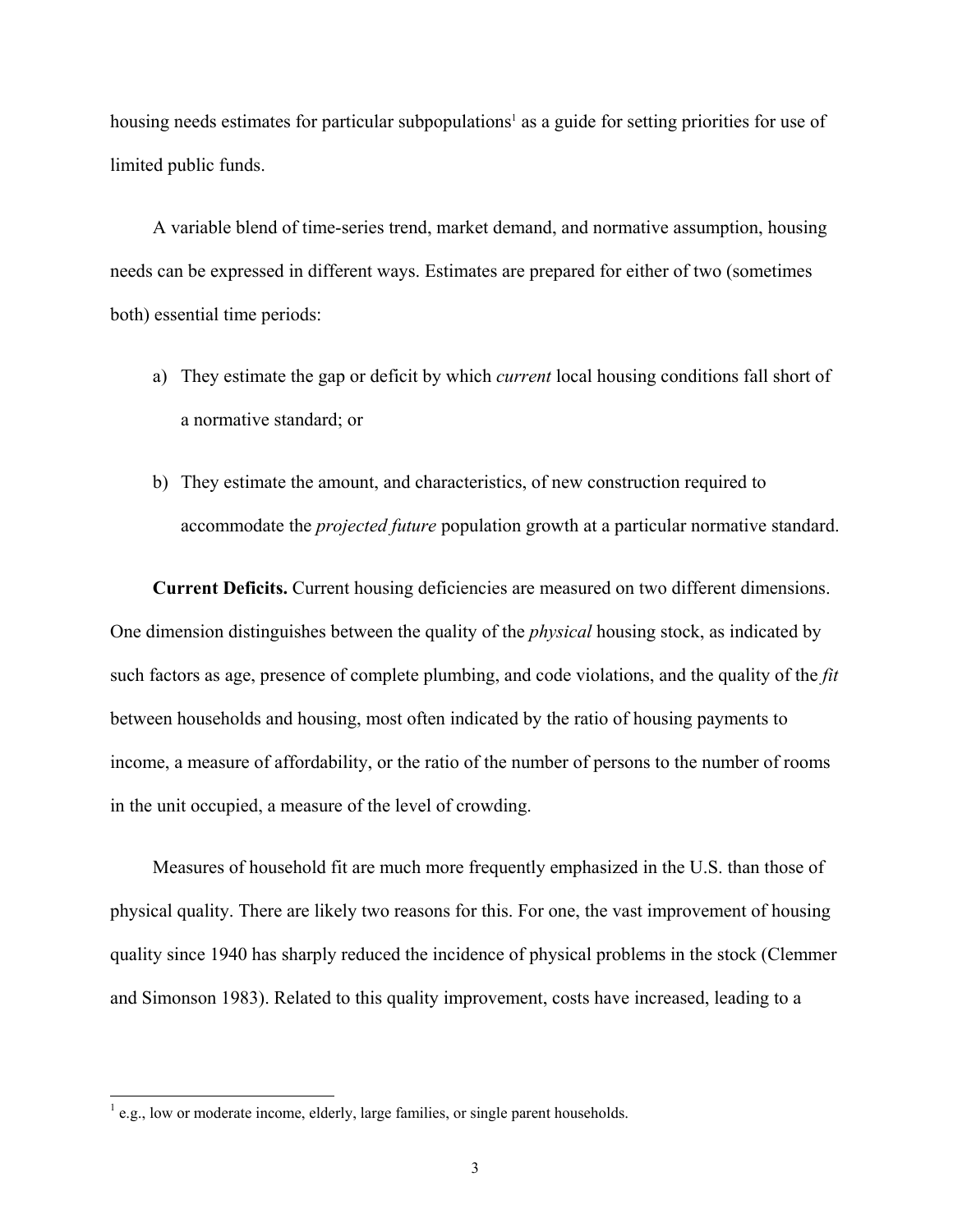degradation of housing affordability (Landis and LeGates 2000) and, more recently, to a growing problem of overcrowding (Myers et al 1996).

Deficiencies of housing quality, both physical and household fit, are sometimes referred to as *social housing needs*, and they are treated as descriptions of current needs. At the local government level these needs are almost always measured by data collected from the most recent census, and thus can be outdated in practice by anywhere from 2 to 12 years. Thus, even though they are conceptualized as *present* indicators of quality, these measures of social housing needs must be updated in current and future estimates. For lack of other data, it is typically assumed that the per-household incidence of social housing problems from the last census remains unchanged at later dates.

**Future Construction Needs.** The alternative definition is one of future *construction needs,* representing the additional number of units required to house the projected future growth in population.2 The estimate is intended to be a credible, policy-relevant projection of future housing requirements. Credibility requires that the projections be both feasible and consistent with observed trends in market behavior and accepted theories of market supply and demand. Policy relevance requires that they be based on, or related to, meaningful normative standards regarding desired patterns of housing consumption.

In practice, future construction is estimated for the population as a whole by a simple translation. Traditionally, the projected population is divided by a current or extrapolated

 $2^2$  Construction needs should also include an allowance for the number of housing units lost through casualty, demolition or mergers and, if vacancy rates are judged to be abnormally low, the number of new units required to make up the deficit. This paper considers only the household growth component of construction needs.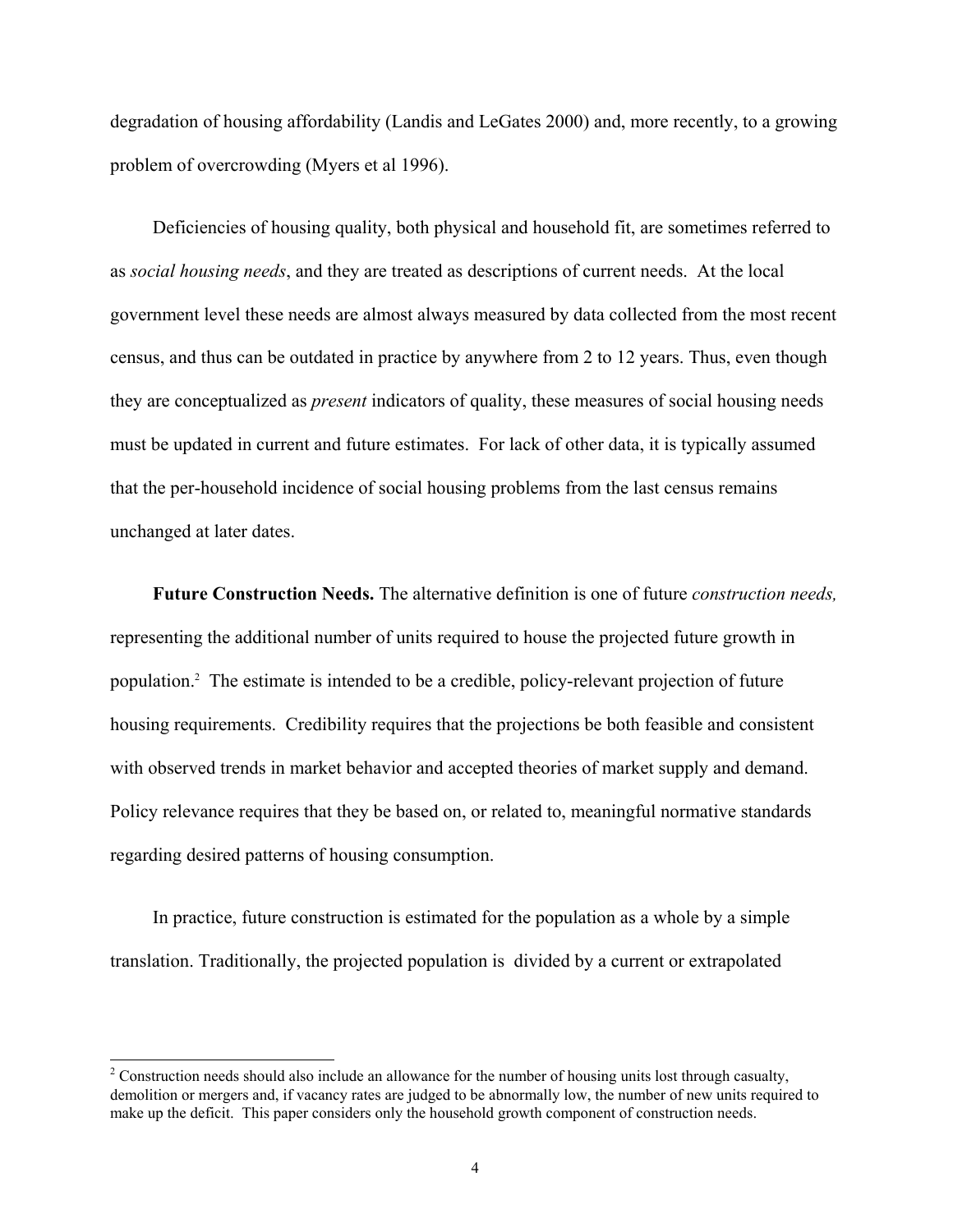average household size (persons per household).<sup>3</sup> An alternative method which has been widely adopted utilizes separate factors for each age group in the population (Myers 1988). Headship rates, defined as the ratio of householders (formerly termed household heads) per population in each alternative age group, are multiplied by future population numbers in each age group to generate the projected numbers of households expected to be formed by each age group. As will be discussed, there is considerable uncertainty about what set of headship rates to employ for projected periods.

**Joining Existing and Future Needs.** Traditionally, the construction needs approach has simply addressed the total housing stock, combining middle and higher income sectors along with the lower income sector. A common approach adopted in recent years to integrate social and future construction needs has been to specify the share of new units required to be produced in different price brackets or for affordability to different income groups. 4 This practice has been employed prominently in the states of California, New Jersey, and Florida (State of California 1988, Calavita et al. 1997, Noll et al. 1997). This method assumes that key distributions, such as the ratios of renters to owners and lower income to middle income households, remain constant in the future at the same level as observed in the last census.The distributions from the last census are simply applied to the total projected future households in order to allocate social needs in the future.

**Homeownership Goals.** In addition to total and social housing needs, goals for homeownership are of great policy interest. Increasing the number of households who own their

 $3$ For example, a future population of 10,000 people housed at 2.5 persons per household equals 4,000 housing units expected to be occupied; if the current housing stock is 3,000 units then the construction need is 1,000 units. 4

 $4$  One lesson Varady (1996) drew from his study of housing plans in Great Britain was that housing needs needed to be defined for the entire market and not just for the disadvantaged sector.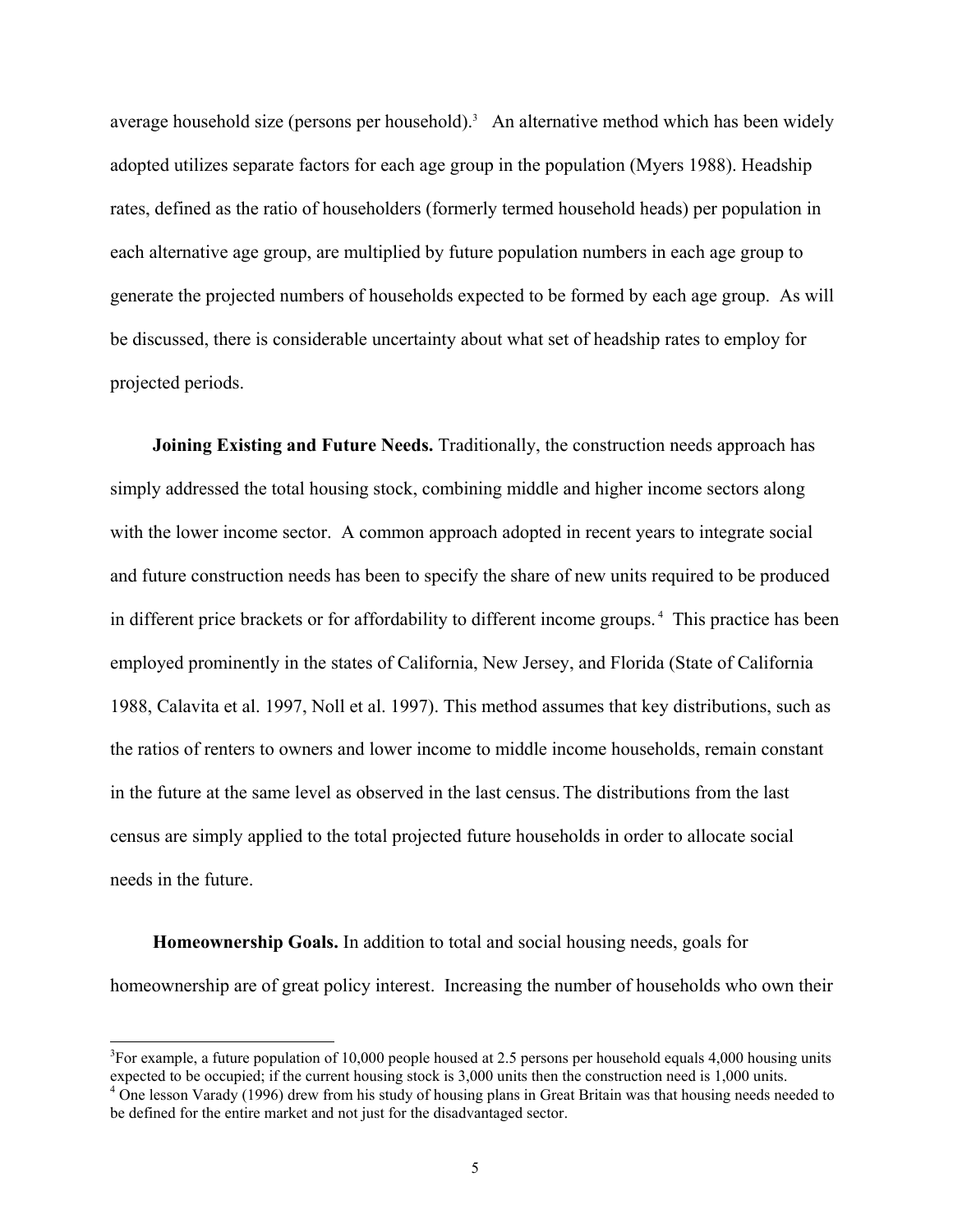own homes has been a cornerstone of American housing policy for over half a century. Homeownership has economic and social benefits for owner households as well as civic benefits for the communities in which they live (Green and White 1997, McCarthy et al., 2001). Moreover, as a practical matter in a market economy, production of new housing units requires an expansion of the capacity to own and finance a larger stock of housing units. Future needs for ownership and financial capacity are largely determined by the tenure of the required housing units, whether owned or rented. Inputs of land, materials, and labor also differ markedly for owned and rental units. For these reasons, projections of housing needs usually separately detail the increases in renter and owner occupancies and housing stocks.

# *B. Population Projections for Housing Needs*

The fundamental driver that generates estimates of future housing needs is projected population growth. In principle, a great many factors could drive future needs, including projected employment growth, housing market projections, political initiatives, or other factors. For a variety of reasons, however, population projections have been universally adopted as the basis for housing needs projections. One advantage is that people and housing units are so closely linked. Perhaps more important, population projections are widely available and in fact are the most common means by which state and local governments quantify the future for all planning purposes.

**Institutional Reliance.** Population projections have been highly institutionalized, and projections of housing needs based on those projections have an inherent credibility. The most widely used population projections in the United States are those of federal and state agencies, e.g., the U.S. Bureau of the Census (1996), California State Department of Finance (1998), and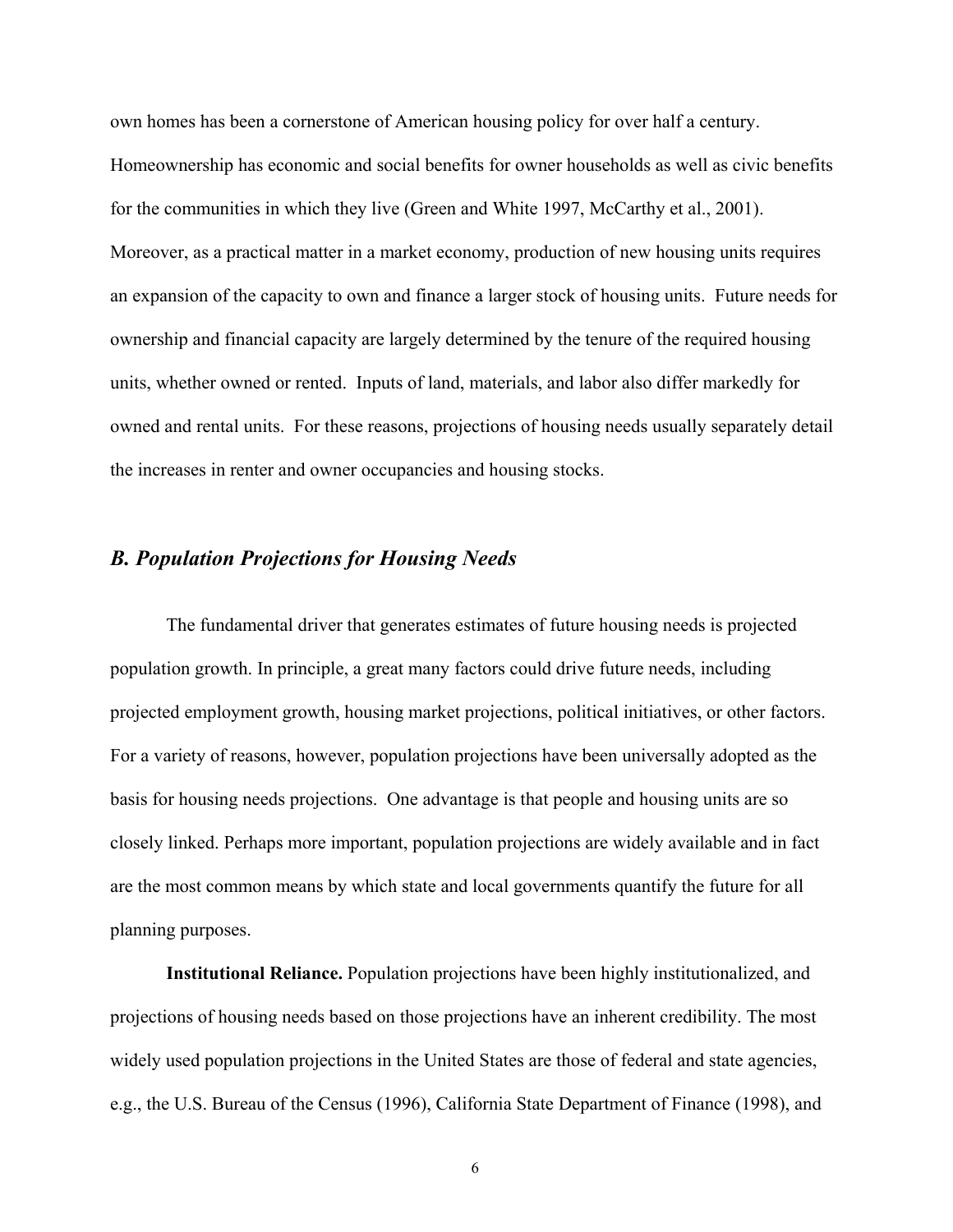Texas State Data Center (2000), which have employed cohort-component methods to project the population by age, sex, and race or Hispanic origin. More recently, to meet rising demands for information on the foreign-born population, the U.S. Census Bureau (2000) issued its first projections of the U.S. population by nativity (i.e., foreign-born or native-born) as well age, race, and ethnicity. One of the authors of this paper has further extended the accounting of immigration status to disaggregate period of arrival (and, implicitly, duration of residence in the U.S.) of the foreign-born population in projections for the U.S. and California (Pitkin and Simmons 1996 and Pitkin 2000). $5$ 

**Accuracy Through Disaggregation.** As will be shown in the next section, pronounced differences exist with regard to housing consumption by age, race, ethnicity, nativity, and duration of residence. Whenever the populations of various demographic strata are growing at different rates, projections of housing needs which incorporate the past differences in per capita headship and home ownership rates between the strata are likely to be more accurate than projections based on rates for all strata combined. The existence of suitably disaggregated population projections facilitates the incorporation of these differences into housing needs projections.

**Proxy for Income.** Economic theory emphasizes income as the factor most directly determining housing consumption. Indeed, mortgage brokers and landlords both know that a certain level of income is required for buyers and tenants to qualify for a given price or rent level of housing. Unfortunately, projections of income are not consistently available or sufficiently reliable for use in housing needs estimates. In any event, the possible inclusion of income does

<sup>&</sup>lt;sup>5</sup> Once the population of past arrival cohorts is determined for a base period, the projected populations of arrival cohorts are determined by the same migration and mortality components used in the Census Bureau's recent projections.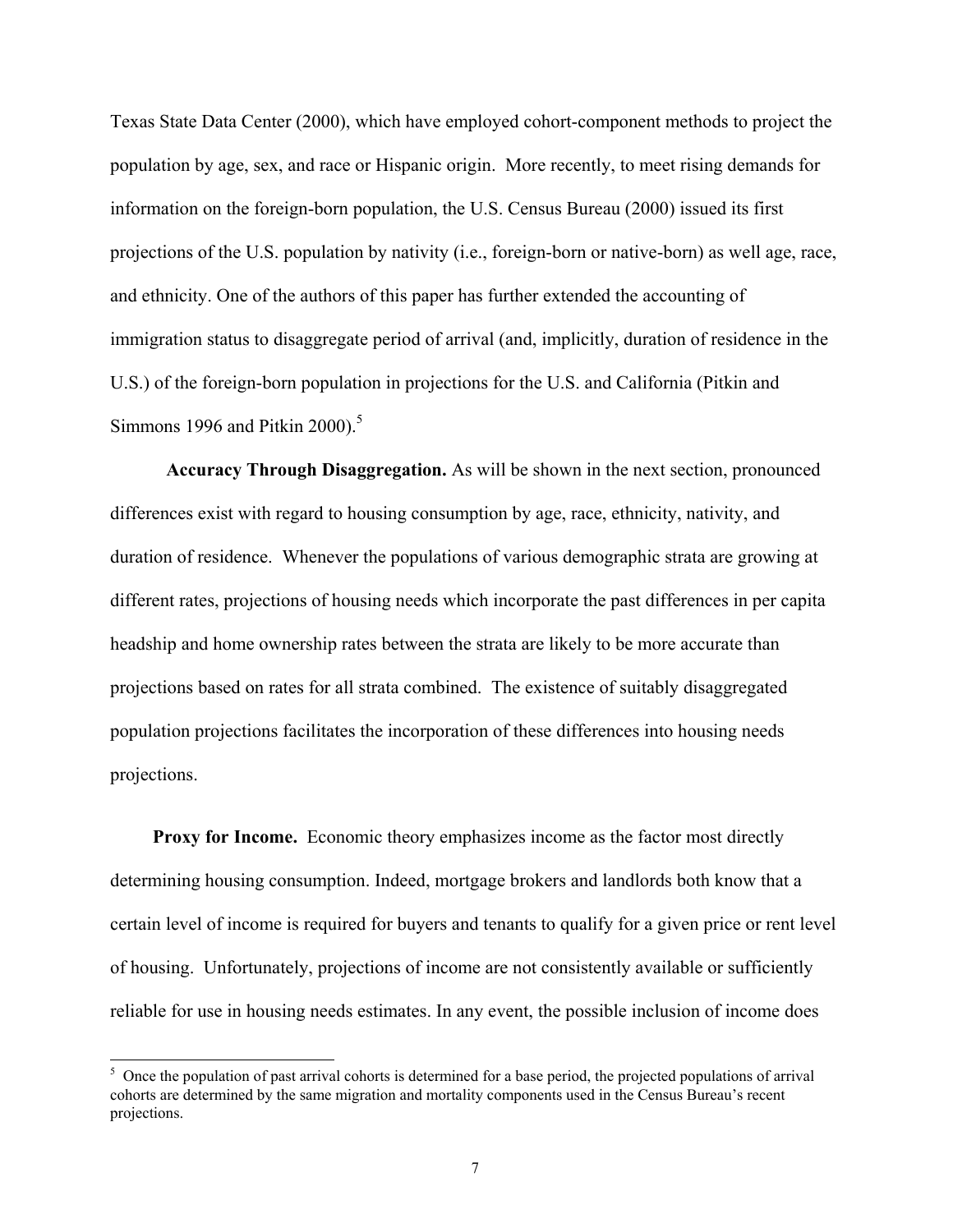not necessarily raise the reliability or credibility of housing needs projections. Average income is closely correlated with age, race, and ethnicity, factors addressed in population projections. As long as income projections are tied indirectly to ethnicity, race, and age, and housing is related to income level, then of demographic changes serve as a good proxy for changes in average income. Moreover, income actually has much less effect on the current housing of older households than on young households who are newly making housing decisions.<sup>6</sup> In this respect, demographic projections possibly serve better than income projections without demographic detail. Thus income may be useful as a policy instrument without adding to the reliability of the projections.

# **III. Temporal Instability and Demographic Differences**

Changes over time and with population size are both central to housing needs. Housing needs are related to population, either directly, on a per capita basis, or indirectly, on a per household basis. Projections of housing needs are based on a population projection, along with specific assumptions about the relationship between population size and the number of housing units that it will occupy. Past changes are the only evidence we have for setting expectations for future changes in the relationship of housing needs to population. Even though much of the following discussion addresses empirical regularities in the past relationship between population and housing, estimates of housing needs are also shaped by policy desires to elevate the housing standards of the population. The analytic use of the observed differences between groups and changes over time unavoidably raises questions of policy.

<sup>&</sup>lt;sup>6</sup> In particular, due to patterns of residential mobility, households over age 45 often selected their current residence a decade or more earlier based on their income at that time, and so their current income becomes less directly linked to their current residence as they age in place.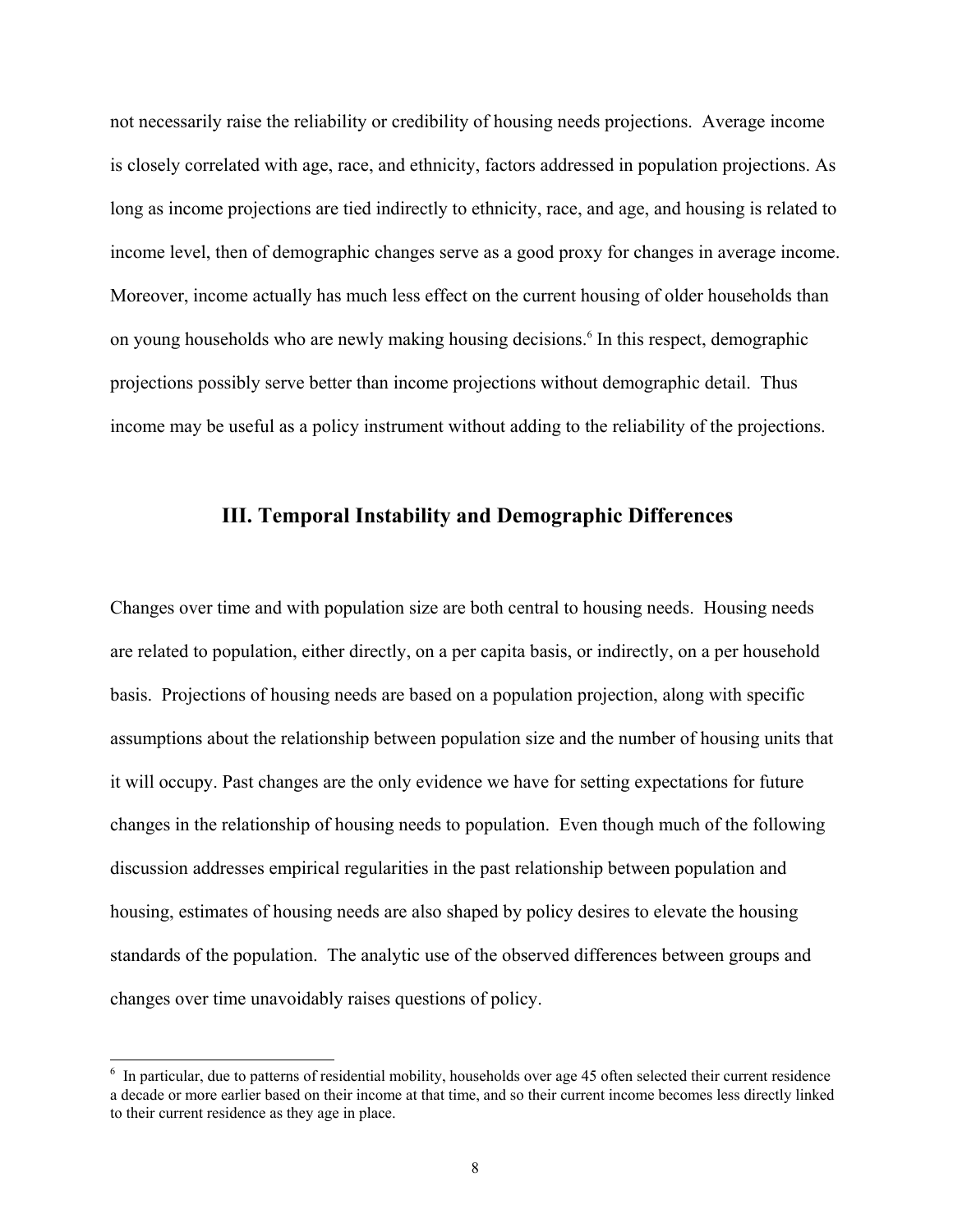# *A. Life Cycle Profiles of Household Formation and Homeownership*

There are large differences in the propensity of adults in various age groups to head, or form, separate households (or be a "householder"). These variations in the ratio of household heads per capita, or "headship rate," have persisted for over a century and are associated with changes over the life cycle: In late adolescence, people begin to leave their parental homes; in their early twenties, increasing numbers form separate households as incomes rise and families are formed; thereafter, the fraction heading households rises gradually until old age, and eventually begins to decline as people move in with children or into group homes. In 2000, in California, the headship rate at age 15 to 24 years was 11.1 percent and it reached a peak of 63.1 percent for those in the 75 to 84 year age category. (See Figure 1, top line.) Per capita rates of homeownership vary with age for the same life-cycle reasons as headship, though they are lower and rise more gradually in early adulthood.<sup>7</sup> Homeownership is always lower than headship because it is a subset (the remainder of householders being renters). (Figure 1, lower line.)

**Instability**. Although age-specific household headship and ownership rates have persisted for decades, they have not been constant. In California, for example, headship rates at most ages increased between 1960 and 1980, but the next two decades saw declines in early adulthood while rates continued to increase for the older population (Figure 2). Similar but even larger shifts are observed with regard to homeownership rates. Fluctuations in the ratios of housing to population undercut the credibility of projections of housing needs that assume future

<sup>7</sup> A *per capita* measure offers a distinct advantage over the more usual *per household* measure of home ownership (the fraction of households which are home owners). While the latter rate can increase due to a reduction in the denominator, such as a decline in renter households through doubling up or homelessness, the former measure can only increase if the number of owner households rises. Changes in the per capita measure therefore have an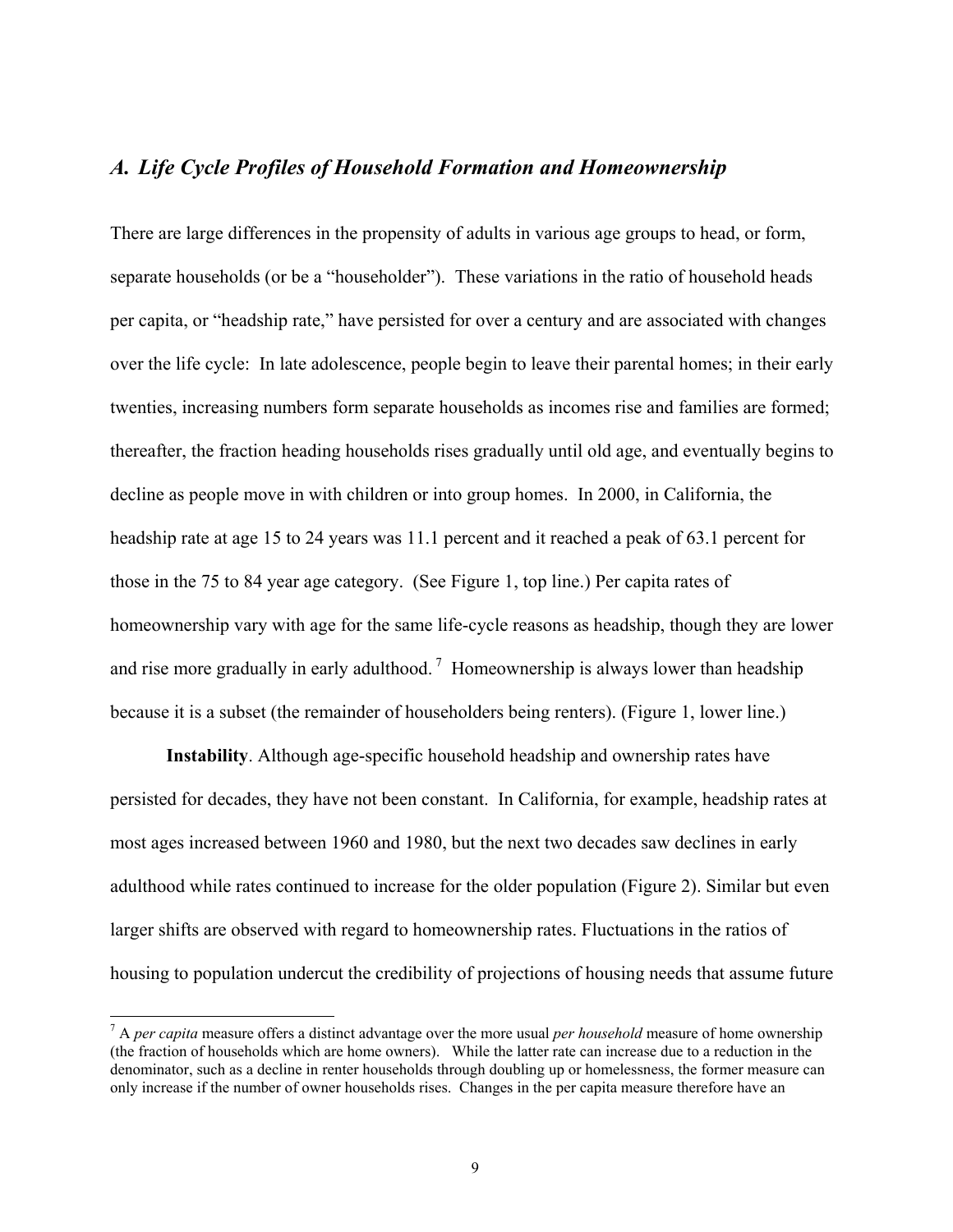stability in these rates. If the rates have changed in the past, shouldn't they be expected also to change in the future? Moreover, there persists an urgent policy question about what set of rates is even *desirable*: should we plan to accommodate the most recent rates, the highest recent rates (implying greater housing well-being), the lowest recent rates (implying lower supply requirements), or whatever trend is extrapolated for the future?

 Efforts to build credible methods for projecting future housing needs have led to a search for underlying regularities in the data on past housing consumption. Patterns that have been consistent in the past might reasonably be expected to persist in the future and therefore be used to reduce the uncertainty of projections. By making the choice of certain rates seem more reasonable, past regularities can also help focus debate over what is normatively desired. Our approach is to identify past differences in rates across demographic characteristics beyond age and then see whether these differences help to account for recent changes in aggregate headship and homeownership rates.

# *B. Race and Ethnicity*

-

Race and ethnicity pose a particular opportunity, and dilemma, for housing needs analysis. Race and ethnicity are salient dimensions that have long been associated with differences in housing occupancy, and, in fact, there have been marked differences between both the household headship and homeownership rates of different race/ethnic groups in California.

unambiguous normative interpretation. In addition, the per capita measure of homeownership can be directly applied to population projections to yield homeowner projections.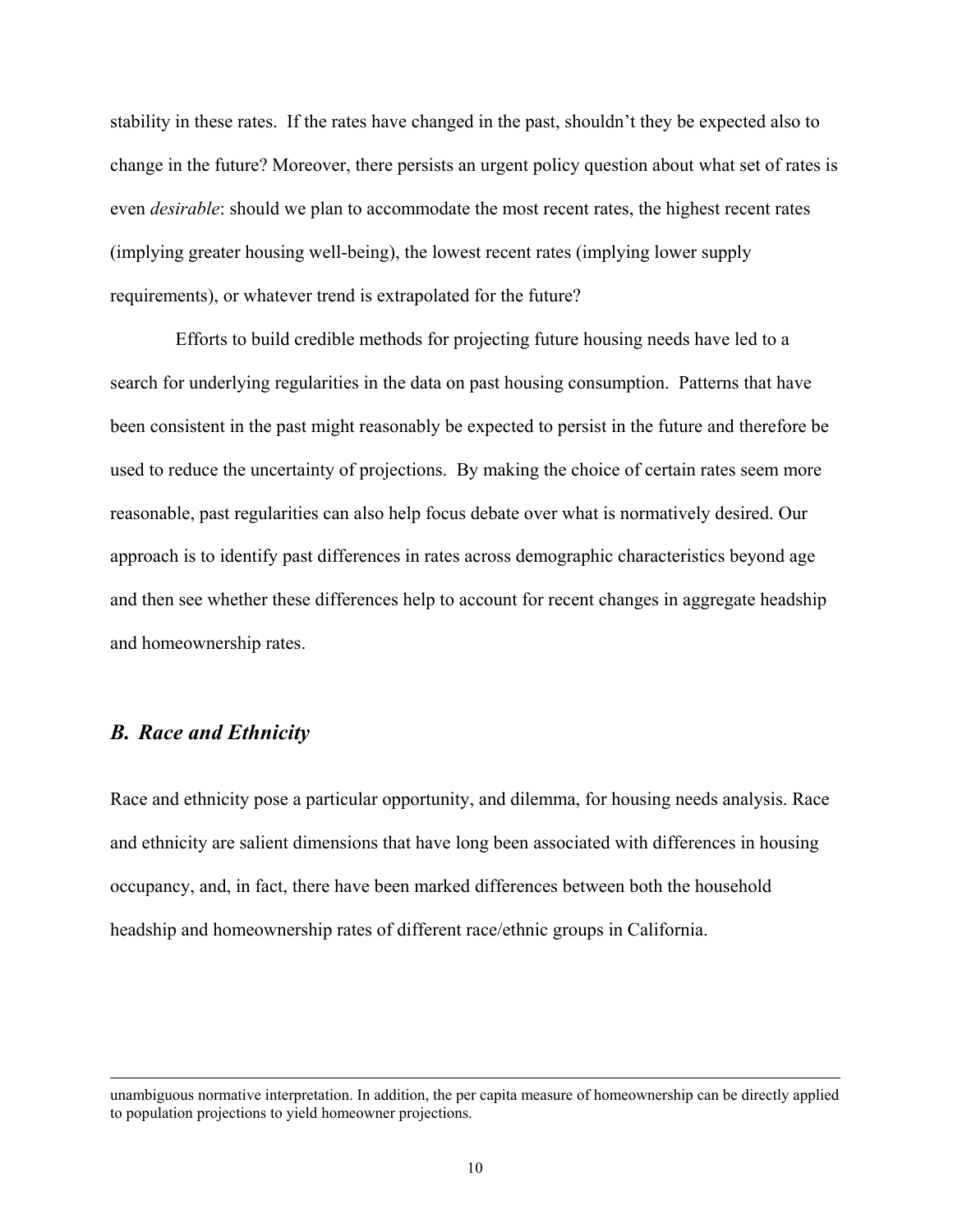The headship rates, by age, for the four major race/ethnic groups<sup>8</sup> in California in 1990 are shown in Figure 3. Among Asians, headship rates do not exceed 50% in any age group and are especially low among the elderly. Hispanics have the second lowest set of headship rates in 1990, falling about 10 percentage points below the black rates and 5 percentage points below white rates. These household formation differences reflect cultural differences in marital behavior, family structure, and care for the elderly as well as household resources as well as the effects of market segmentation.

To the extent that behavioral differences between different groups are compounded by demographic compositional changes that place greater weight on one group or another as time passes, disaggregation by race and ethnicity can lead to more credible projections of housing needs. For California, differences in headship rates imply for example that as Hispanics and Asians become a larger share of the population, total housing consumption and needs are expected to grow more slowly than would otherwise be expected because these populations form fewer households per capita than do the predominantly native-born White and Black, non-Hispanic, populations. Thus the intent of disaggregation by race is to estimate more precisely the total amount of housing needs but not to ratify racial differences as targeted quotas.

# *C. Nativity and Duration of Residence in the United States*

-

More recently, the large, sustained increase in the number of immigrants, particularly in California, has called attention to differences in housing occupancy between the native and foreign-born populations. By 2000, the foreign-born population comprised over a quarter of all

<sup>&</sup>lt;sup>8</sup> The four groups consist of Hispanics or Latinos and the non-Hispanic portion of whites, blacks or African-Americans, and Asian and Pacific Islanders.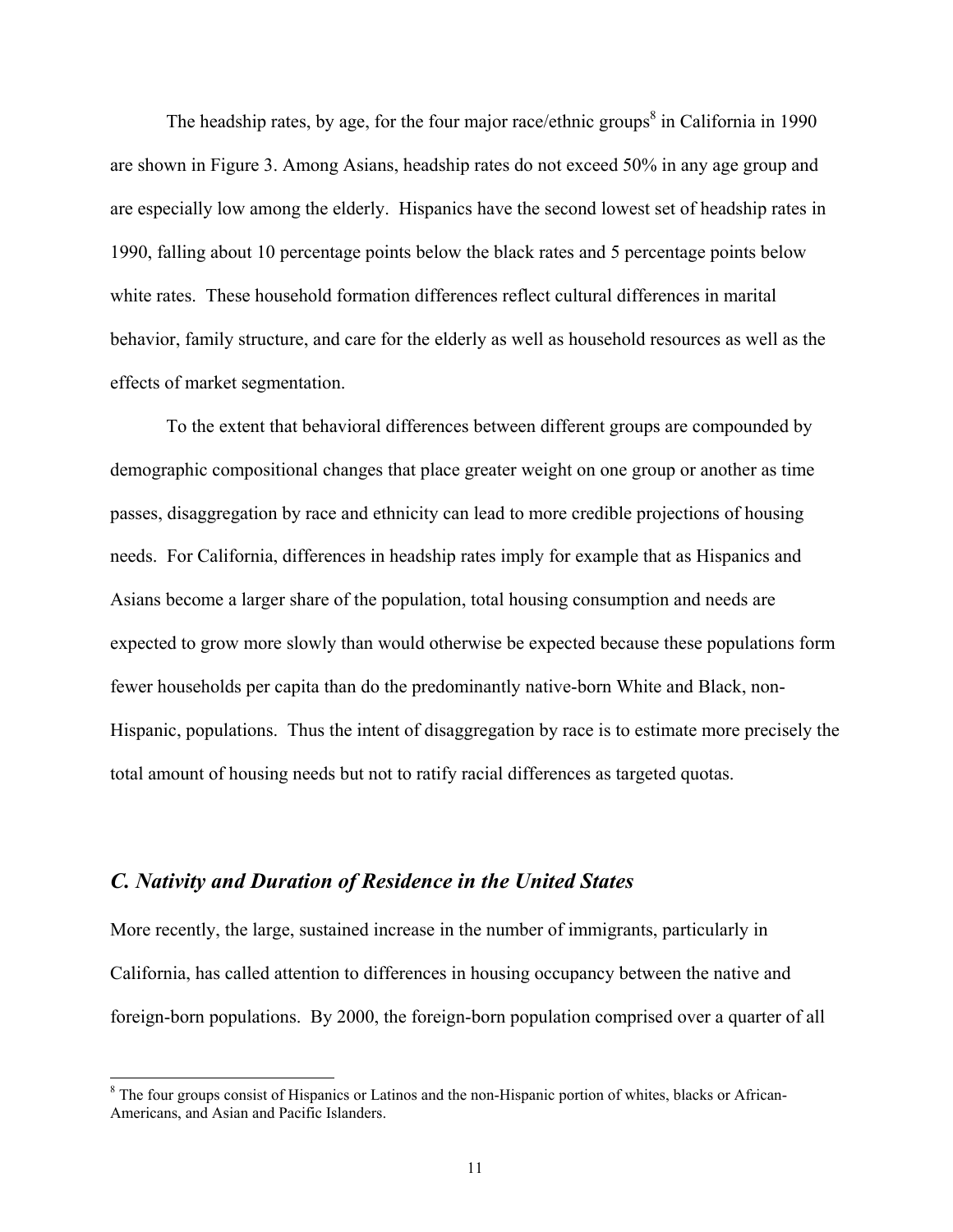Californians, and many observers reported that newly-arrived immigrants tended to double up in shared housing much more than the native-born population of similar age and ethnic origin. Analysts of national housing trends have also recognized the importance of nativity (Masnick and Di  $2000$ .<sup>9</sup>

Immigration poses a more complex challenge for housing needs analysis than does race. Not only are the new arrivals often of different races than the U.S. white majority population, but the housing behavior of immigrants changes dramatically the longer they reside in the U.S. This within-group temporal change is greater than typically observed for native-born populations.

Patterns observed for California in 1990<sup>10</sup> are clearly illustrative. Per capita *headship* rates for the foreign-born, with negligible exceptions, were lower than the rates for their nativeborn peers of the same ethnic groups, as can be seen in Figure 4. The native-foreign differences are much wider at older ages and greater for those who had arrived in the U.S. during the prior decade than for those who had arrived earlier. Below age 35, where the great majority of population of recent immigrants are found, however, the only substantial difference was for those Hispanics age 25 to 34 who had arrived in the prior decade and whose headship rate was onefifth lower than the rate for native-born Hispanics of the same age.  $11$ 

The profile of differences by nativity in per capita rates of homeownership in 1990 was broadly similar to the differences in observed household headship rates. However, the differences by duration among immigrants and between foreign- and native-born were larger

<sup>&</sup>lt;sup>9</sup>National projections of households and tenure "must necessarily look at differences between native-born and foreign-born residents."<br><sup>10</sup> Comparable data for analysis from the 2000 census will not be available until late in 2002.

 $11$  Relatively little research has been conducted on household headship among immigrant populations. However, a study of residential overcrowding by Myers and Lee (1996) sheds indirect light on headship rates, because overcrowding is inversely related to headship. Using data from the 1980 and 1990 censuses, Myers and Lee find significant variation by length of residence in the U.S. and argue for use of a "double-cohort" method based on both birth and arrival (immigration) cohorts.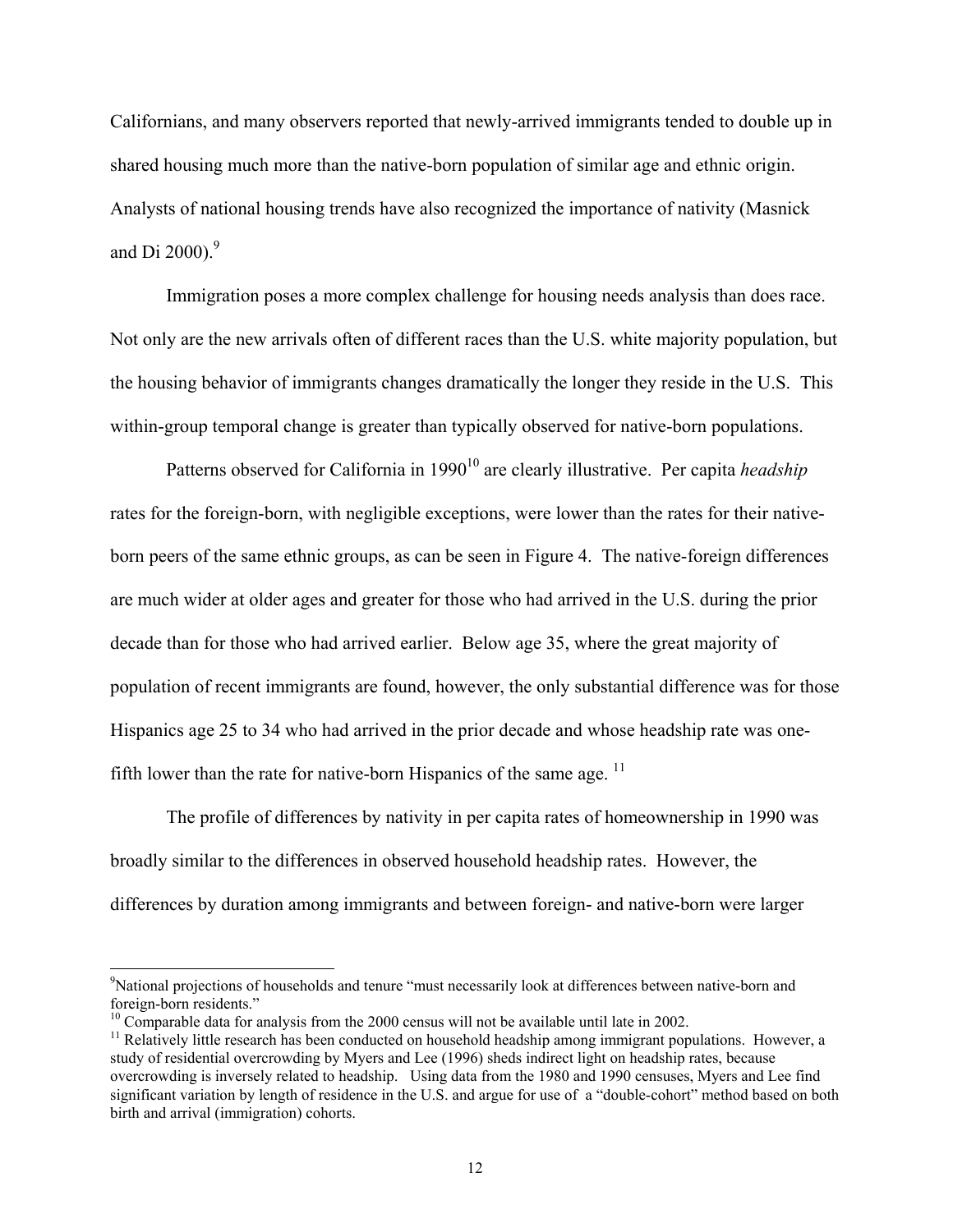than for headship. (See Figure 5.) It should be noted in particular that the large populations of recently arrived Hispanic and Asian immigrants age 25 to 34 were substantially less likely to be homeowners than either native-born or longer-resident immigrants of the same age.<sup>12</sup>

To summarize, these differences were greatest at older ages but at younger ages appear too small to have contributed greatly to the overall declines in per capita headship and homeownership between 1980 and 1990 or between 1990 and 2000. However, the differences are large enough when combined with the sharp increases in the volume of new immigrants over the last three decades to require an accounting of the foreign-born population's duration of residence in the United States through a refined longitudinal analysis.

# *D. Components of Change in California Housing Consumption, 1980-1990*

.

-

Some part of the past changes in the numbers of households, home owners, and renter households are due to the changing composition or mix of the population that places greater weight over time on one subgroup or another. Another part of these changes are due to changing rates of headship or homeownership within all the specific demographic subgroups. It is important to know the relative size of these components of past changes. If the bulk of the changes can be explained by population mix, then population projections alone are a sound basis for projecting housing changes. However, if the changing rates of headship and homeownership are major contributors, then analysts will need to pay greater attention to selecting the right set of rates for estimating future needs.

 $12$  In a pioneering econometric study of immigrants in Australia, Bourassa (1994) estimates that ownership rates increased by 1.7 percentage points for each additional year of residence in the country. McArdle and Masnick focus on 1980 to 1990 census trends in ownership by immigrants who arrived in the U.S. during the 1970s. Myers, Megbolugbe, and Lee (1998) employ a statistical model of immigrants to the U.S. to estimate the trajectories of distinct immigrant and birth cohorts between the same two censuses. After adjusting for income and price effects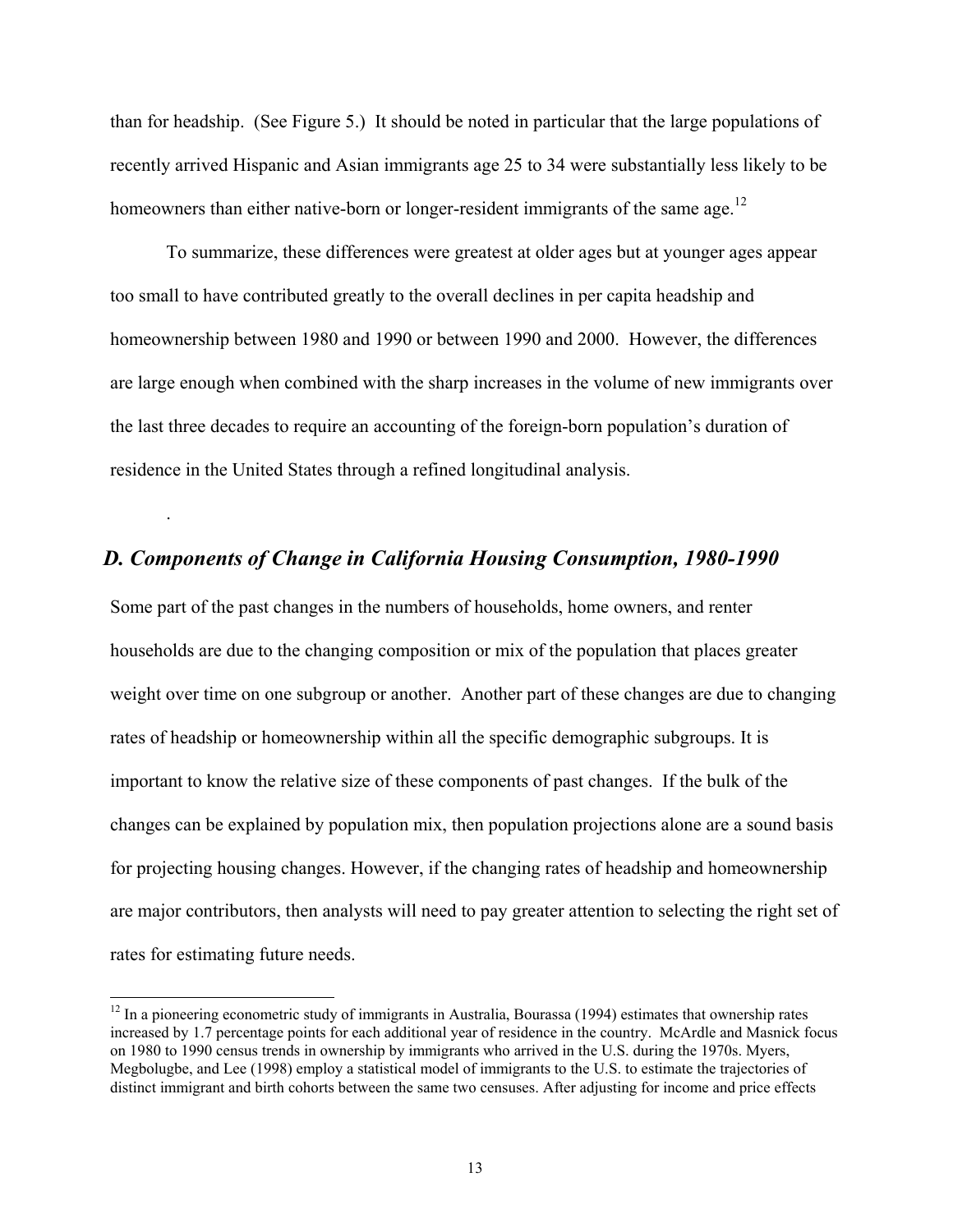The most recent available data for California comes from the changes between the censuses of 1980 and 1990, since the full data needed for this analysis are not yet available from the 2000 census. Using these data we estimated the direct effects of changes in the composition of the population by race, nativity, and duration of U.S. residence on total headship and home homeownership rates.

We found that some of the declines in overall headship and homeownership rates during the 1980-1990 period can be accounted for by shifts in the demographic mix of the population, but the bulk of the declines cannot. For overall headship rates, the effect of changes in racenativity composition was minus 1.4 percent, changes in headship rates for specific subgroups minus 5.8 percent, and the interaction of the two effects lowered the average a further .4 percent. (Figure 6.) For overall homeownership rates, the effect of changes in race-nativity composition was minus 2.6 percent, changes in homeownership rates for specific subgroups minus 5.2 percent, and the interaction of the two effects lowered the average a further .3 percent. (Figure 6.)

Thus, changes in the composition of the population have had modest negative effects on the numbers of both total and owner households, and declines in headship and homeownership rates *within* age-race-nativity groups have had substantially larger effects. This implies that there would be considerable enhancement to the credibility of projections if they could also incorporate any past consistency in the *trends* in headship and homeownership rates over time, in addition to the effects of shifts in the composition of the population.

that alter the probability of homeownership, they find substantial effects persist for both differences between arrival cohorts and increased consumption with growing duration since immigration.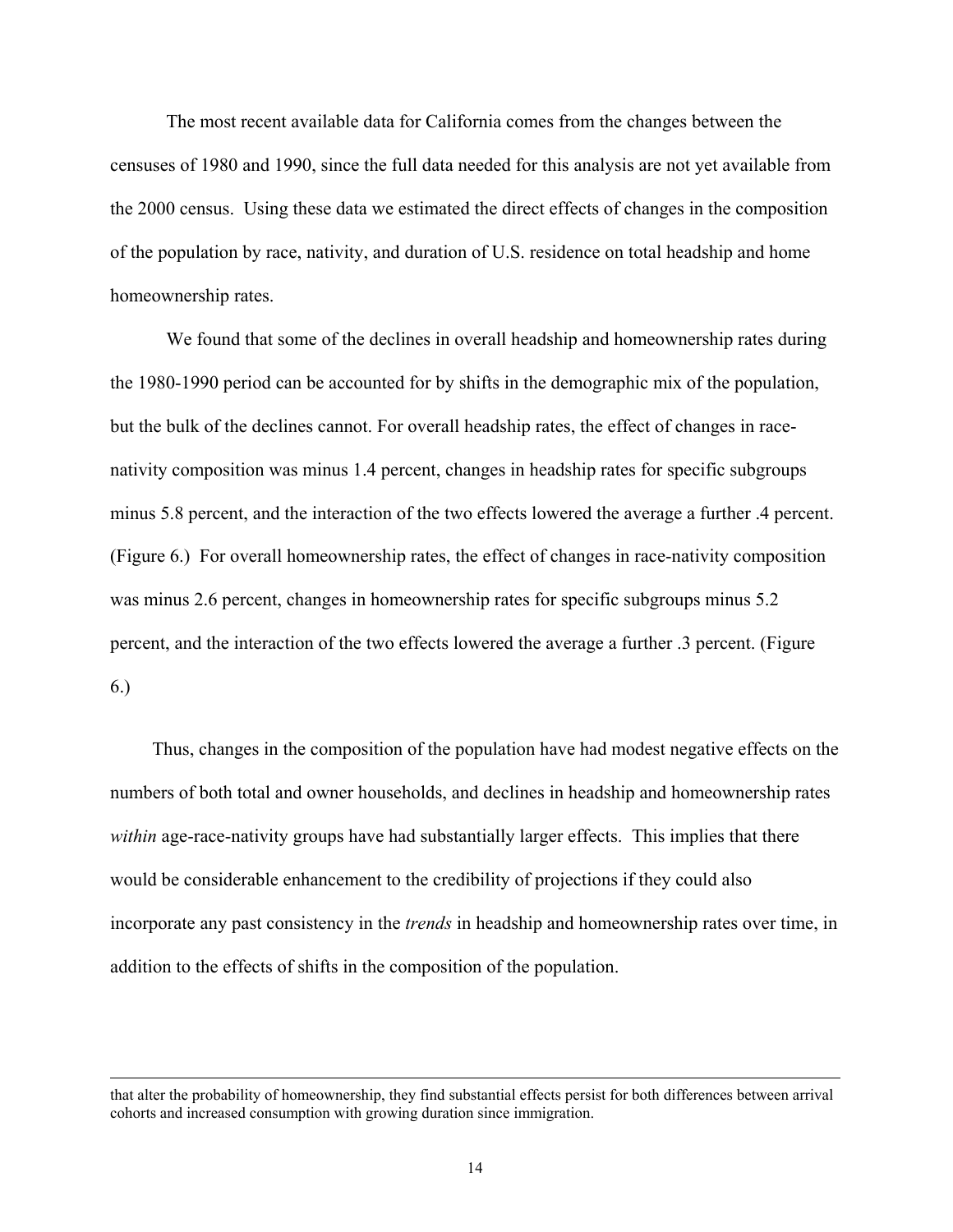# **IV. Dynamics, Cohorts, Policy Goals**

Alternative empirical approaches, or specifications, can be used to model changes in per capita household formation and homeownership rates over time. The choice of approach not only determines which empirical regularities are to be carried forward in the projections, it implicitly affects the policy standard. In the case of California in the coming decades, alternative approaches lead to quite different projections and standards for housing needs.

To see the differences between the different methods, we consider past changes in per capita household headship and homeownership rates for native-born whites in California at different ages (Figure 7). By focusing on the population that is both non-Hispanic white and born in the U.S., we eliminate changes caused by shifts in the immigrant or racial composition of the population. These plots are otherwise similar to those in Figure 2 for the entire population but exclude the year 2000 because data on nativity by race are not available at time of writing. They show the same across-the-board increases from 1960 to 1980, followed by declines at ages below 45 in the 1980-1990 decade while the rates over age 75 continued to increase. There are indications from 2000 census data on the entire population (in Figure 2) that many of the 1980- 1990 trends continued during the 1990s.

Thus there has been considerable continuity of change in per capita headship and homeownership rates from decade to decade. These rates have not fluctuated randomly up and down. Rather there were across-the-age-range increases from 1960 to 1970 and again from 1970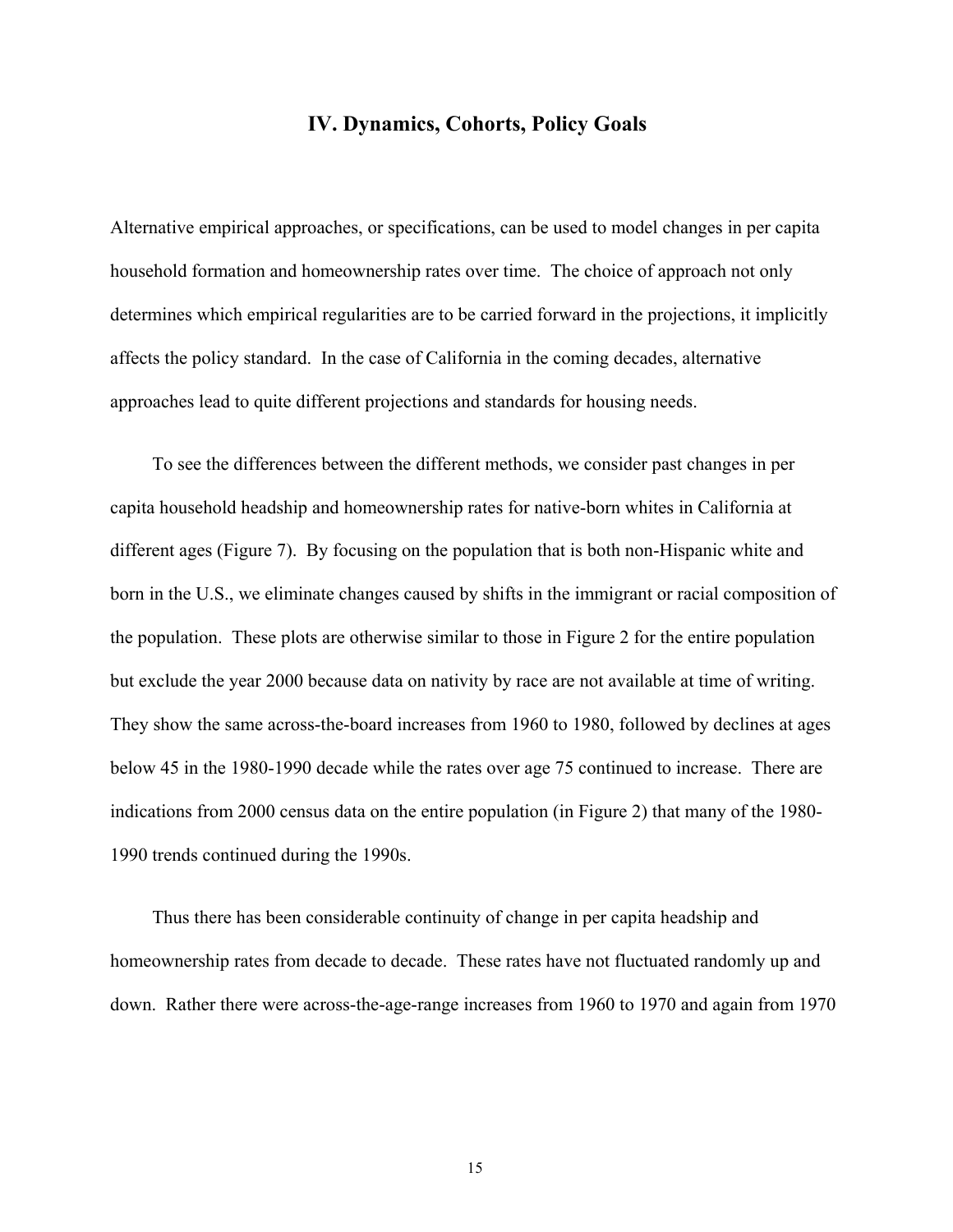to 1980.<sup>13</sup> Since then, the pattern has been of continued increases for the older population and declines for younger adults.

#### *A. Assumption of Fixed Rates in the Future*

The simplest assumption for projections, that rates will remain fixed in the future at their last observed value, in effect ignores the regularity of these trends over time. It has a clear interpretation for projecting housing needs: *future generations will attain the same standard of housing (household formation and homeownership) at each age as was achieved by the generation who was that age as of the previous census.*

Prior to 1980, the implication of this assumption for housing goals was also fairly clear. In view of the sustained increases in headship and homeownership, the backward-looking fixedrate standard was regularly exceeded in the subsequent decade and was therefore conservative, particularly with regard to homeownership rates (see Figure 7). Its implications for overall housing goals in the post-1980 regime are not obvious because of divergent changes at different ages.

There has been, however, a generational pattern in the post-1980 changes in headship and homeownership rates. For cohorts younger than age 45 in 1990, there were declines in both headship and homeownership rates, while for those over age 65, there were increases in both rates. Such generational regularities provide the rationale for an alternative assumption and standard for projecting housing needs.

## *B. Cohort Dynamic Rates*

 $13$  In fact, the same pattern of changes in headship rates goes back at least to the 1950 Census.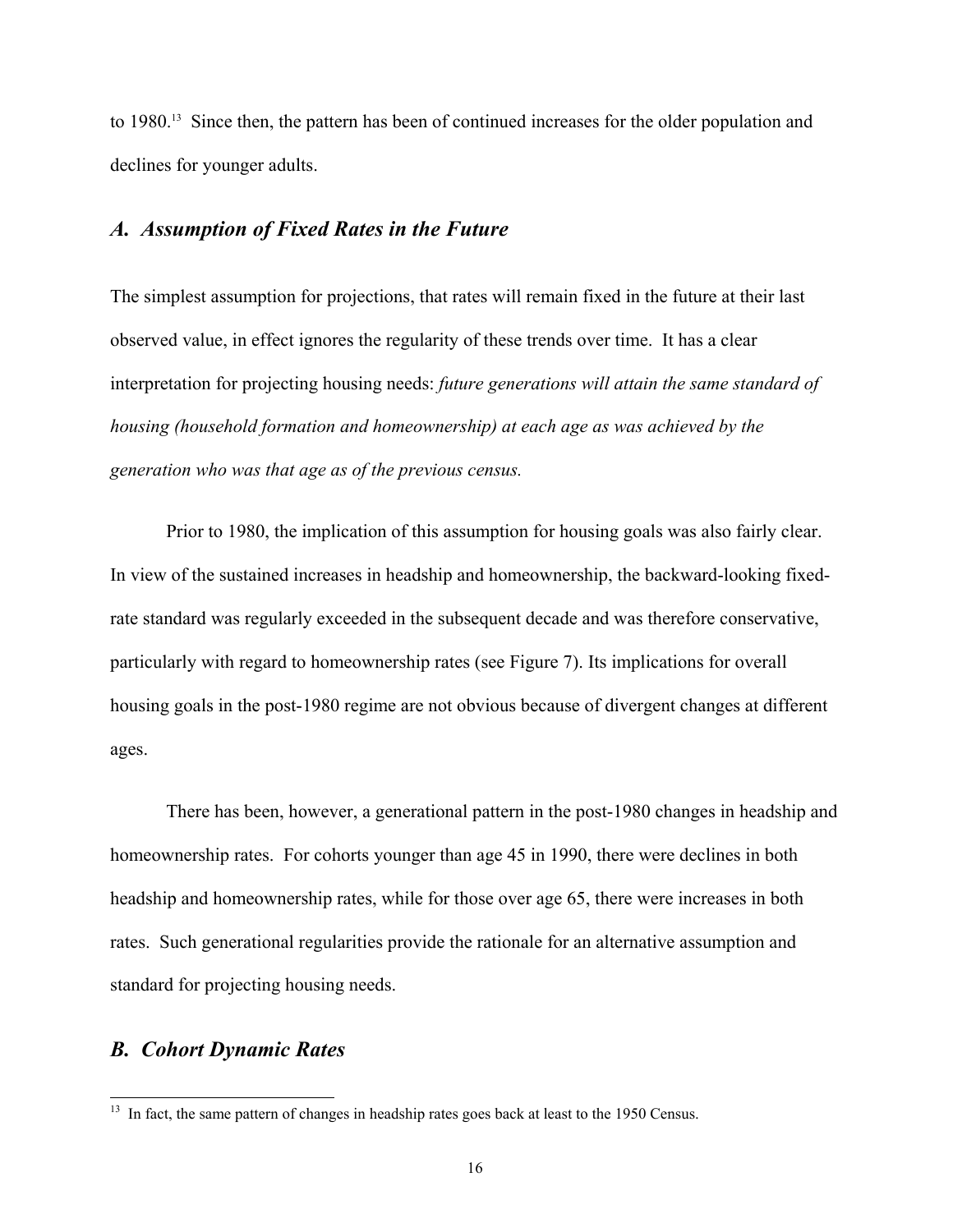Generational differences in housing patterns (headship and homeownership) can be carried forward over time and at the same time allow for normal life-course changes as each generation ages. This is accomplished through use of dynamic cohort rates.<sup>14</sup>

In this formulation, the life-cycle *changes* in headship rates are calibrated, for example, to the difference between the headship rate for 65 to 74 year-olds in the 2000 census, say, and the rate for 55 to 64 year olds in the 1990 census. This difference measures the actual change in average headship rate made by a particular group of individuals, or birth cohort, over the 1990s.<sup>15</sup> For purposes of projection into the future, this difference is used to project, say, the headship rate of 65 to 74 year-olds in 2010 starting from the actual rate for 55 to 64-year olds in 2000. In this way, any differences in headship rates between the generation who were 55 to 64 year olds in 1990 and the generation who were that age in 2000 will be carried forward through the life cycle.

In the cohort dynamic model of housing, analogous changes in rates are calculated and applied separately for all ages and race-ethnic classes. An inter-census cohort model for projecting household formation and homeownership was first proposed and implemented for the U.S. by Pitkin and Masnick (1986).

This formulation describes the recent diverging trends in the headship and homeownership rates of younger and older population in California in a credible, consistent manner based on the different conditions that the generations encountered when they entered the housing market. Since 1980, in California, those cohorts coming of age and entering the market in California, the second half of the Baby Boom generation, have encountered higher housing

<sup>&</sup>lt;sup>14</sup> This method has been explicated in a series of articles, and contrasts have been fully elaborated with the alternative model of fixed rates (e.g., Pitkin and Myers 1994, Myers 1999).

<sup>&</sup>lt;sup>15</sup> It is a net change and may be slightly affected by mortality and interstate migration between censuses.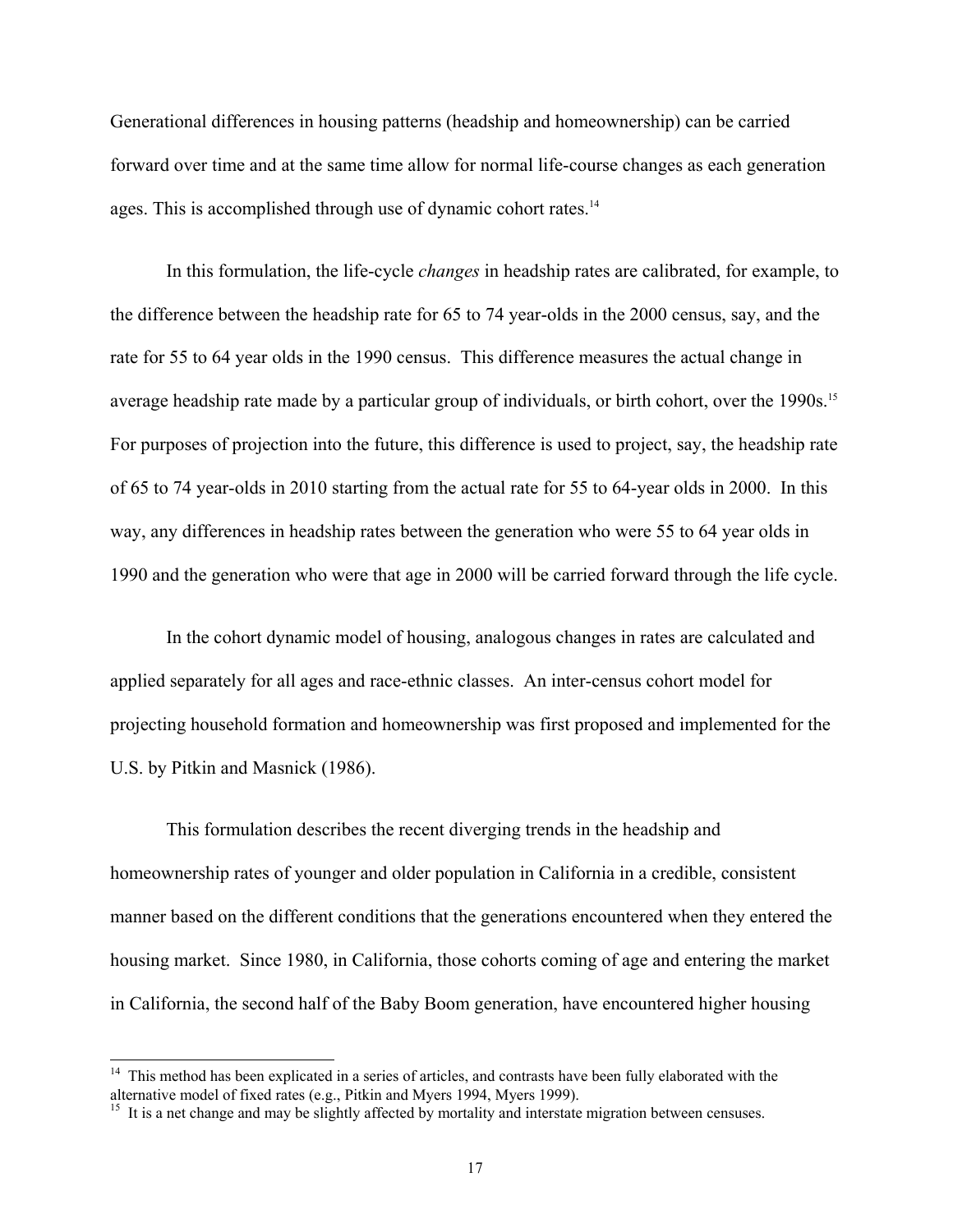costs than the previous generation, and, as a result, their rates of headship and homeownership have been below those who entered the market in the more affordable 1960s and 1970s. By contrast, the recent continued increases among the elderly (over 65) are in large measure a legacy of the successive increases in middle age (45 to 64) in the 1960s and 1970s. See especially the pattern of changes in homeownership in the lower panel of Figure 7. Cohort models embed an assumption that past advantages or disadvantages in statuses tend to persist as a cohort ages along trajectories that are higher or lower than its successors.

The cohort model has a clear interpretation for projecting housing needs: *each future generation will progress toward a higher (or lower) standard of housing (household formation and homeownership) at the same net rate (i.e., with similar slopes) as the generation passing between the same ages in the two previous censuses; generational differences are maintained as each cohort tracks on different levels that reflect past advantages or disadvantages.*

Because most of the foreign-born population does not enter the housing market when they come of age but instead in the period after they immigrate, the cohort model must be modified for the foreign-born population. Their housing patterns are instead shaped by the market conditions that prevail in the period when they first enter the market. For immigrants who arrive as adults, this period is determined not by when they come of age but by their date of entry in the U.S. The large differences between the headship (and homeownership) rates of recent and less recent immigrants seen in Figures 4 and 5 indicate the importance of this period in immigrants' housing careers. To meet this need, a "double-cohort" model, specifying both birth and period of arrival, of immigrants' housing was specified by Myers and Lee (1996) and further developed by Myers, Megbolugbe and Lee (1998).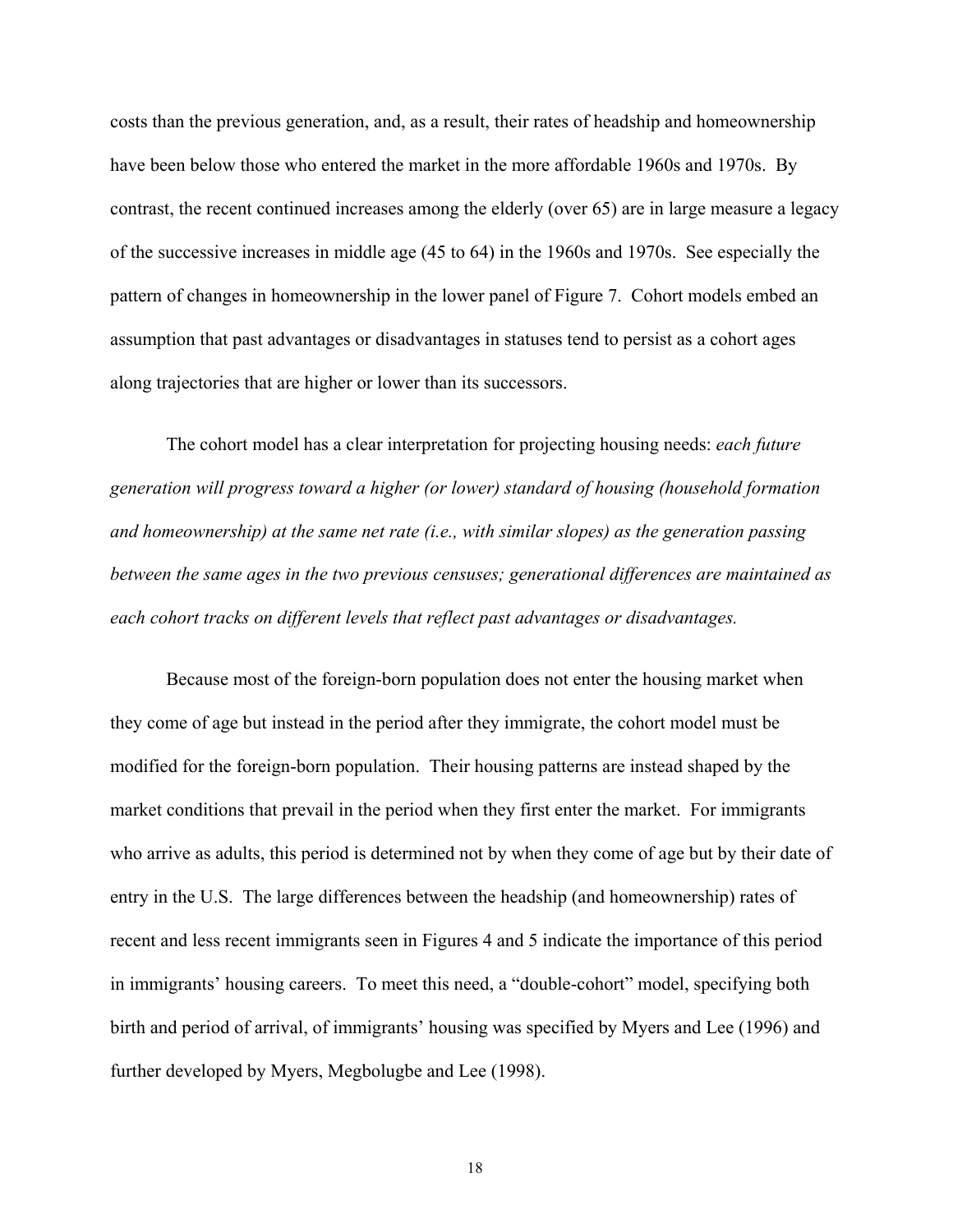# *C. Trended Age Rates*

-

A third empirical approach has been used to model changes in per capita household formation over time and can also be applied to homeownership rates. In this alternative, *age group* rates from past censuses, or surveys, are trended forward.

This approach, proposed by Siegel (1972), has been used by the U.S. Census Bureau (e.g., 1996) to project headship rates and households for the U.S.<sup>16</sup>. When it was developed, *i.e.* before 1980, headship rates had been rising at all ages and intergenerational differences of the kind we have recently seen had not yet emerged. If applied to California in the post-1990 period, and calibrated to the 1980-1990 changes, this model would imply a continuation of the diverging trends by younger age groups toward lower rates of headship and homeownership and by older age groups toward higher rates (unless future changes are arbitrarily scaled back). This contrasts with the cohort approach, in which increases among the elderly are inherently limited to those cohorts which are already on higher trajectories of headship or homeownership than their predecessors. Furthermore, generational differences, which are especially strong in homeownership, would be blurred.

For these reasons, the method of trended age rates is less credible than either the fixed rate or cohort alternatives. Moreover, projections based on this method lack a clear normative interpretation other than maintaining an arbitrary measure of past progress.

This leaves us with two alternative methods for future housing needs that need to be considered. While they have different normative interpretations as bases for future housing needs, both are necessarily empirical compromises between theory, the availability of data, and the requirements of policy-making. A choice between them must in part hinge on their specific

<sup>&</sup>lt;sup>16</sup> The Census Bureau model now uses quarterly headship rates from the CPS instead of decennial census data.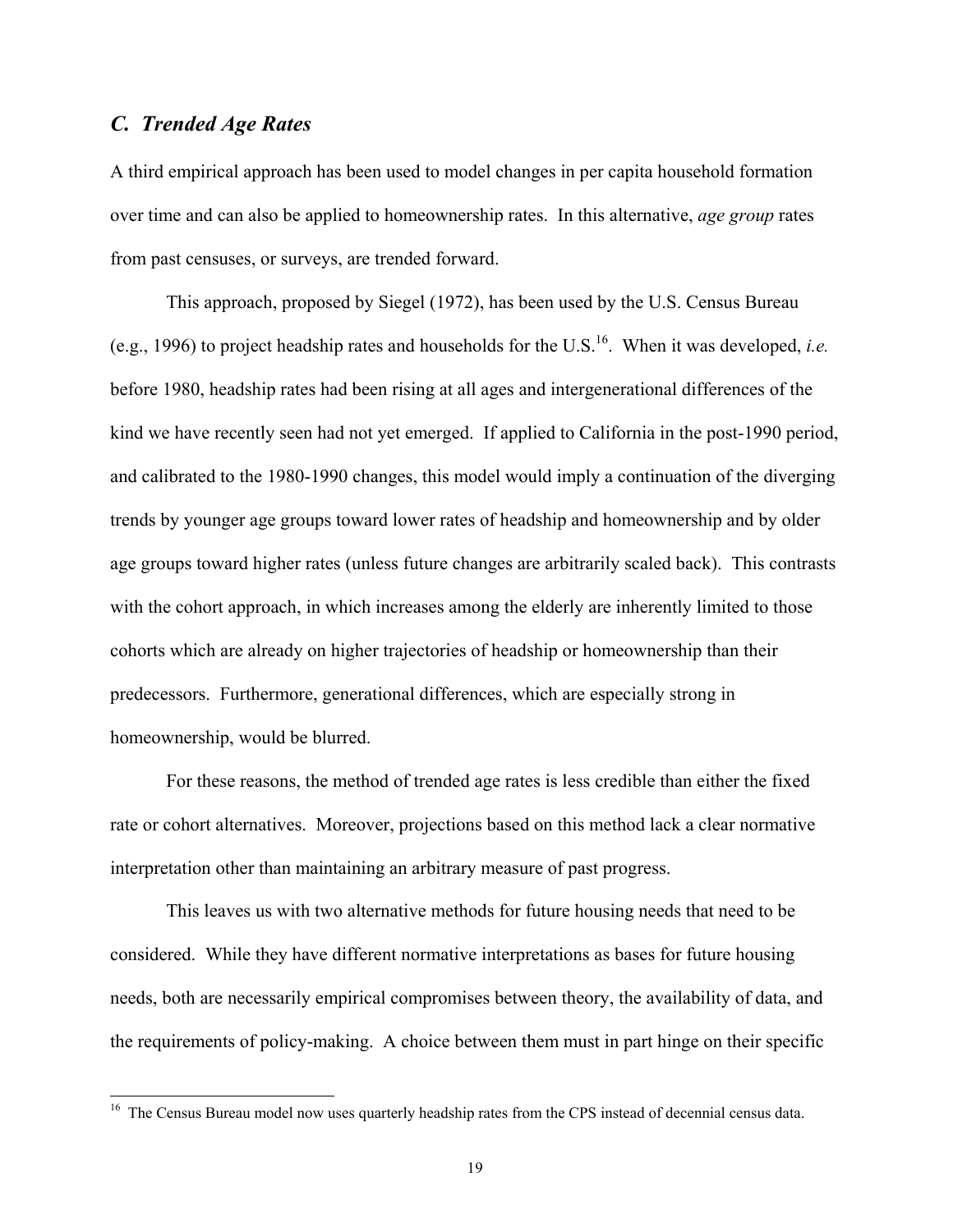implications for projected housing needs and goals. We therefore now consider alternate projections for California based on these two methods.

# **V. Alternative Forecast Models for California**

The above concepts all came to the fore in a study of housing needs commissioned by the State of California. Subsequent reflection on the results of this study has brought to light conflicts between empirical regularities and policy desires for the future. In this study, alternative methods used to project housing occupancy rates were applied to the 1990-2000 period before the housing results of census 2000 were known, and so we can evaluate how well the alternatives fit the observed changes. Comparisons can also be made to the projections of California housing needs by other scholars.

Three alternative methods were employed and are briefly identified as follows:

- Alternative  $A \rightarrow$  fixed rates of housing occupancy (1990 base) within each detailed demographic group;
- Alternative B cohort rates based on the record of 1980-90 trajectories and estimated 1990 and 2000 launching points; and
- Alternative  $C \rightarrow$  a mixed model of cohort rates averaged with constant rates.

# *A. Alternative A—Fixed Rates*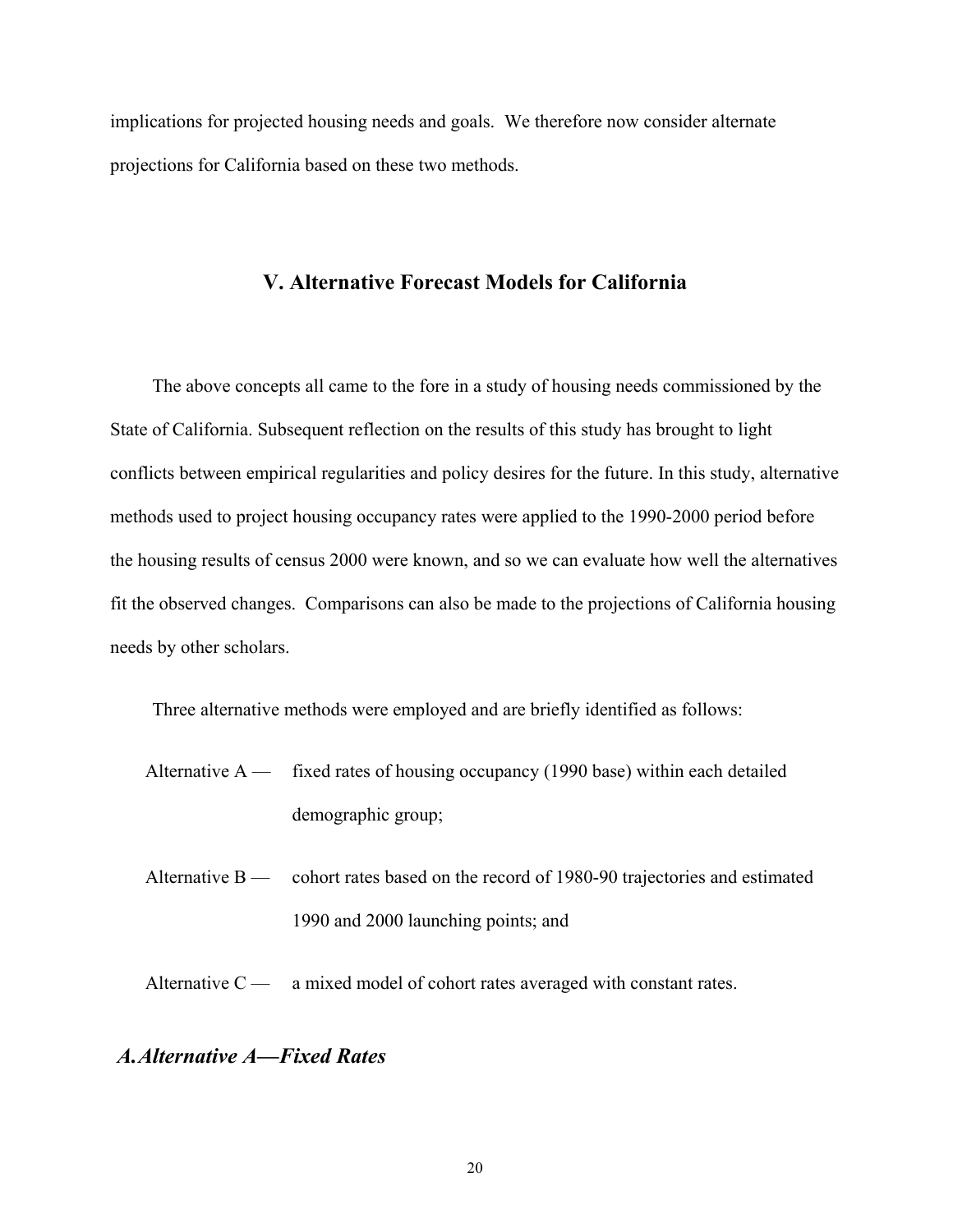The projections based on Alternative A assume that future residents will be housed in the same manner as was observed for specific demographic groups in 1990. Demographic groups are defined by the four major race-ethnic groups, by age group, and by immigrant status (nativeborn, or immigrant arrivals before 1960, or in the1960s, 1970s, 1980s, 1990s, or 2000s). The 1990 rates are held constant in the future by assuming that for future residents housing consumption will depend solely on their race, age and immigrant status. For example, the housing patterns of new Hispanic immigrants age 35-44 in 2000 will look like those of the same age group who were new immigrants in 1990.

By holding 1990 rates constant Alternative A fails to reflect the downturn of housing consumption that has been underway in California since 1980, as shown above. For this reason it likely over predicts household formation in the 1990s and yields very high projections of future occupied housing. In addition, the constant rates method is not able to account for the continuity of future housing occupancy with the prior levels achieved by the same people in the prior decade. For example, a generation starting out at lower levels of headship and homeownership in 1990 is unlikely to leap in 10 years to the higher level of those who were 10 years older in 1990. The continuity in their housing careers is better captured by the cohort methods described next.

## *B. Alternative B—Cohort Dynamic Rates*

Under Alternative B, a cohort model was constructed that replicates the 1980-1990 net *changes* in headship and homeownership rates for cohorts. Each cohort's rates are projected forward by appending these net changes to its initial, 1990, rates of headship and home homeownership. The size of the increments to be added by a cohort replicates the net changes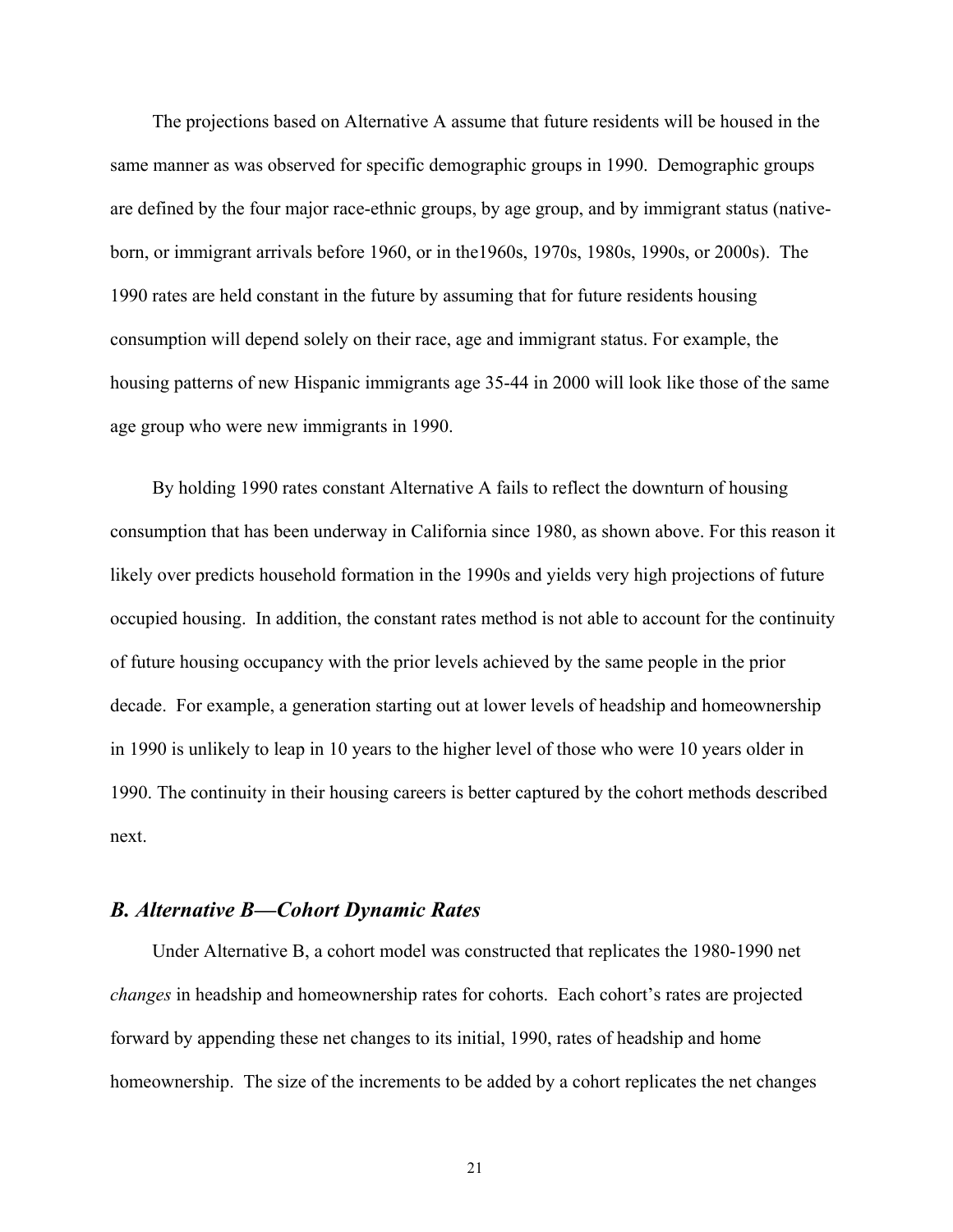recorded by that earlier cohort who passed through the same *age span* (e.g., 35 to 44 to 45 to 54) in the 1980-1990 decade. For cohorts of immigrants, the increments repeat the 1980-1990 net changes by the immigrant cohort who passed through the same age and duration of residence interval (e.g., passing from age 35 to 44 with 10 to 19 years of US residence to age 45 to 54 with 20 to 29 years of residence). Each cohort's future rates of headship and homeownership thus reflect their initial 1990 rates and the changes made by earlier cohorts at the same age and duration of residence between 1980 and 1990.

Projections by this method of *foreshadowed cohort increments* are most reliable for cohorts with established trajectories in the housing market (Pitkin and Myers 1994). For groups who we cannot yet observe—those entering adulthood after 1990 or arriving in the US after 1990—we assume that the pattern of previous new entrants will simply be repeated, including not only the increments but also the starting levels for the trajectories.

A comparison of the findings from the alternative methods can be illustrated with regard to homeownership in the case of one specific population group: non-Hispanic whites who are native-born. Per capita homeownership rates are displayed in three alternative graphs in Figure 8, pertaining to the constant rates and cohort methods, as well as a third, mixed model. For consistency, all three graphs are arranged in cohort format. This means we do not show separate lines for 1990, 2000, etc. Instead, we display the trajectories of different birth cohorts (the oldest born 1886-95 and the youngest born 1976-85), showing their projected level of homeownership as they pass through different age groups across decades. The first segment in each trajectory pertains to 1980-90, the second to 1990-2000, third to 2000-10, and fourth to 2010-20.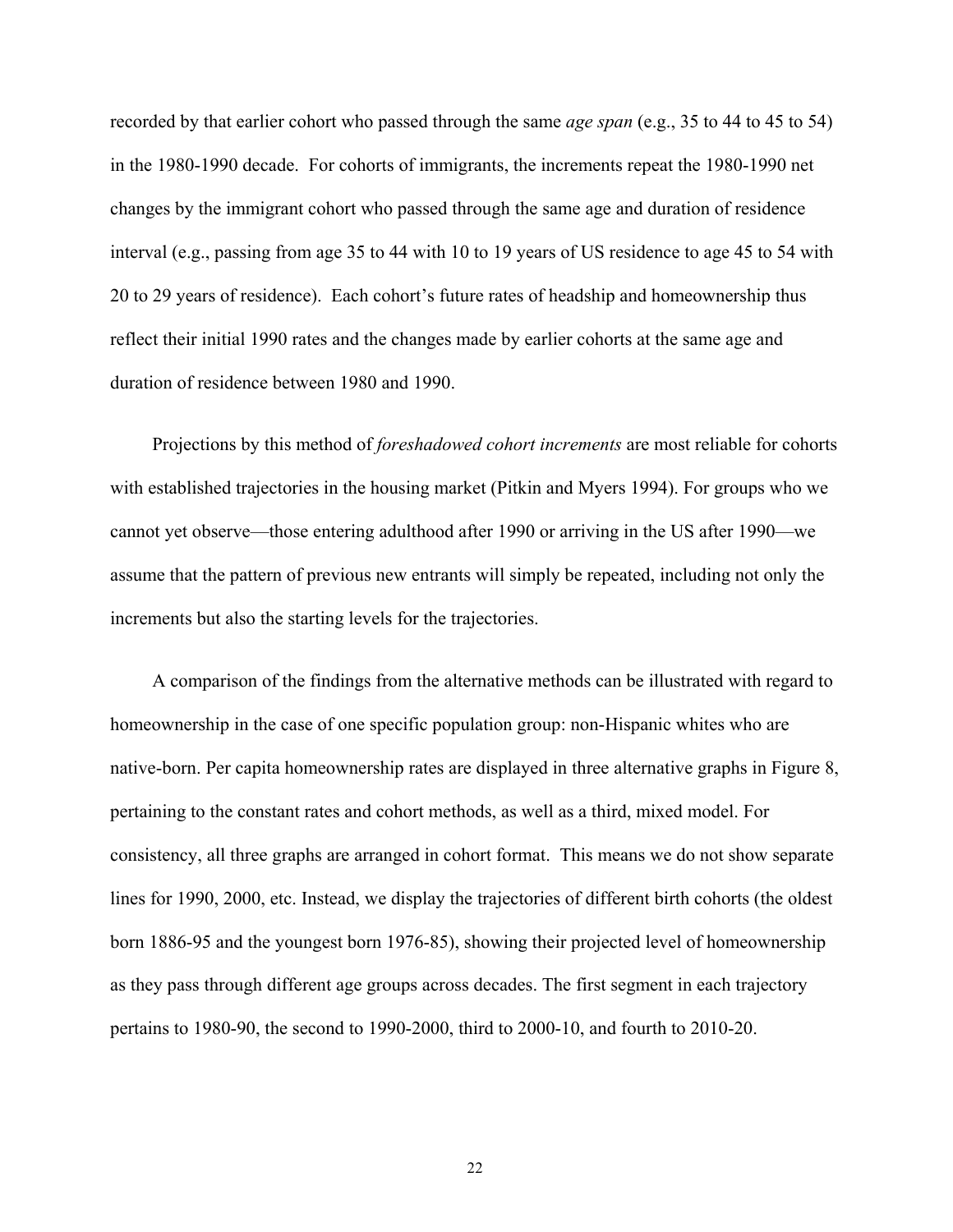The relative strength of Alternative B is that it carries forward the cohorts' housing careers in a fashion that is more consistent with the observed past (1980-1990). The corresponding weakness of Alternative A is evident in the discontinuities observed for each cohort's expected trajectories. At younger ages we see that the newer cohorts would require rapid, unprecedented increases in homeownership to close the gap from their lower starting levels in 1990. Conversely, elderly cohorts would need to reverse earlier upward climbs to match the lower homeownership rates implied by the constant model.

The major deficiency of the cohort alternative in this period is its policy implications, because it preserves both cohorts' lower initial levels and smaller increments of both headship and homeownership. It projects the lagging achievements of newer cohorts as permanent and without chance for catch-up through accelerated progress in future years. Thus, Alternative B yields the lowest projections of our alternatives, and to set these housing numbers as policy goals is to ratify and endorse the declines of the recent decade. It may not be desirable to embrace such pessimistic forecast targets for policy purposes.

## *C. Alternative C—Mixed Model*

The projections based on Alternative C offer a balance between those of Alternative A (constant rates) and Alternative B (cohort rates). The mixed model of Alternative C averages the projections of the other two methods. The resulting forecast targets allow for some catch-up from the cohort levels, closing half the difference between cohort forecast and age group expectations based on 1990 constant rates. They imply that cohorts will close half the gap between themselves and their predecessors. This is shown in the right panel of Figure 8, where the cohorts retain much of their parallel form seen in the cohort alternative, but with much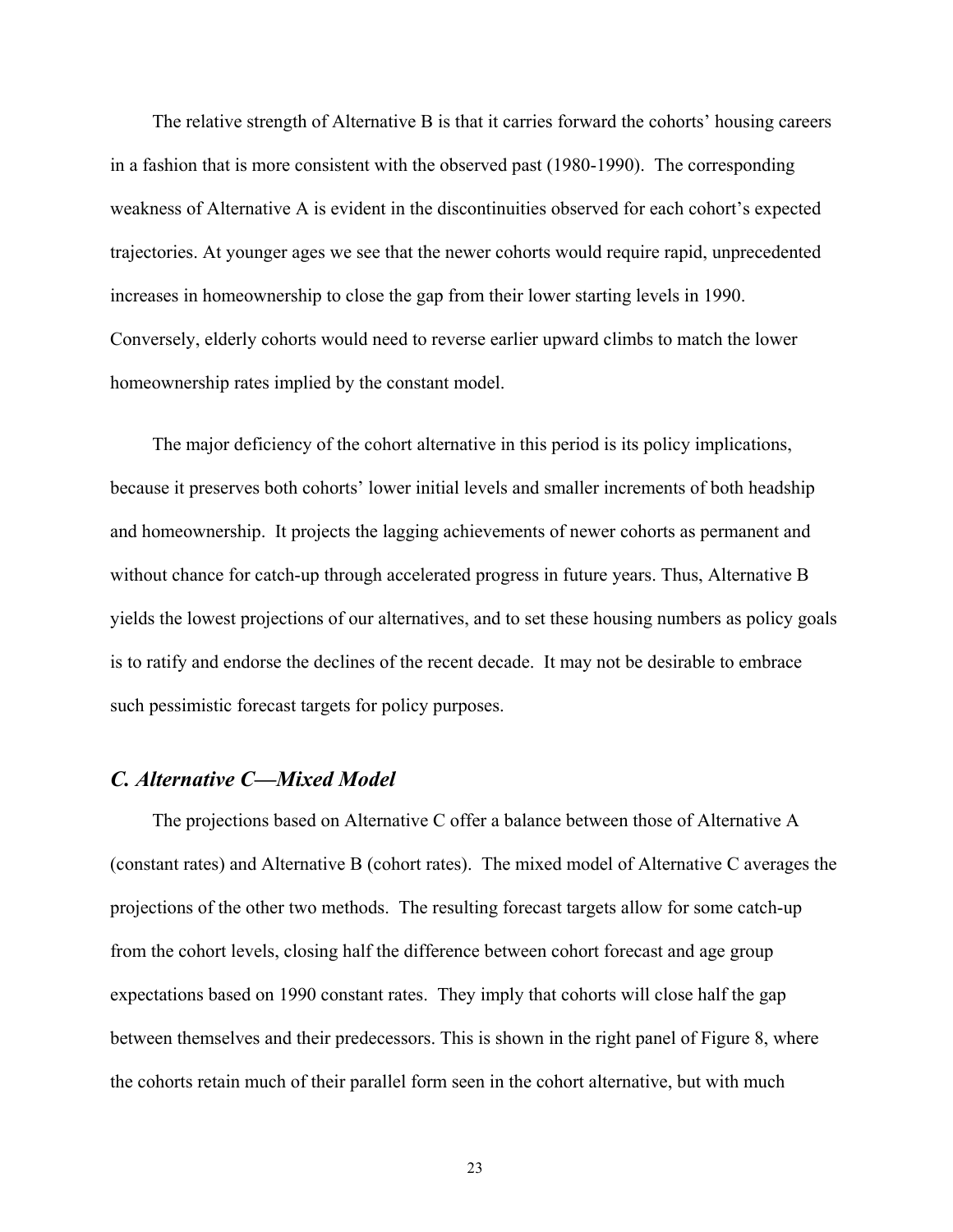smaller gaps between cohorts. Those gaps are closed in this alternative projection by steeper increases of young cohorts in the second segment (1990-2000) of their trajectories. (For example, compare homeownership achievements at age 35-44 for the cohort and mixed models.) The mixed model does not move California's residents all the way to the housing occupancy levels enjoyed in 1990, but it does allow for some catching up with earlier generations.

The overall strength of this alternative for this period is that it embeds the empirical regularities described by the cohort projections while avoiding the pessimistic policy assumption that previous low achievement will be followed by slow progress. For policy purposes, it is clearly preferable to select housing needs estimates that enhance the housing well-being of California residents.

To be credible, however, the needs estimates must also be seen as consistent with past and foreseeable future capacity for housing production.

# *D. Actual and Expected Trends in Occupied Housing*

 Forecasts of housing needs are prepared by combining information on population trends with information on housing occupancy patterns. The components are symmetrically detailed, specifying both population groups and their housing occupancy by age, race-ethnicity, and immigrant status. The housing occupancy rate (headship or homeownership) for each specific population group is then multiplied by the projected number of people in that group to yield the number of forecasted households or homeowners. This paper has focused on choosing the right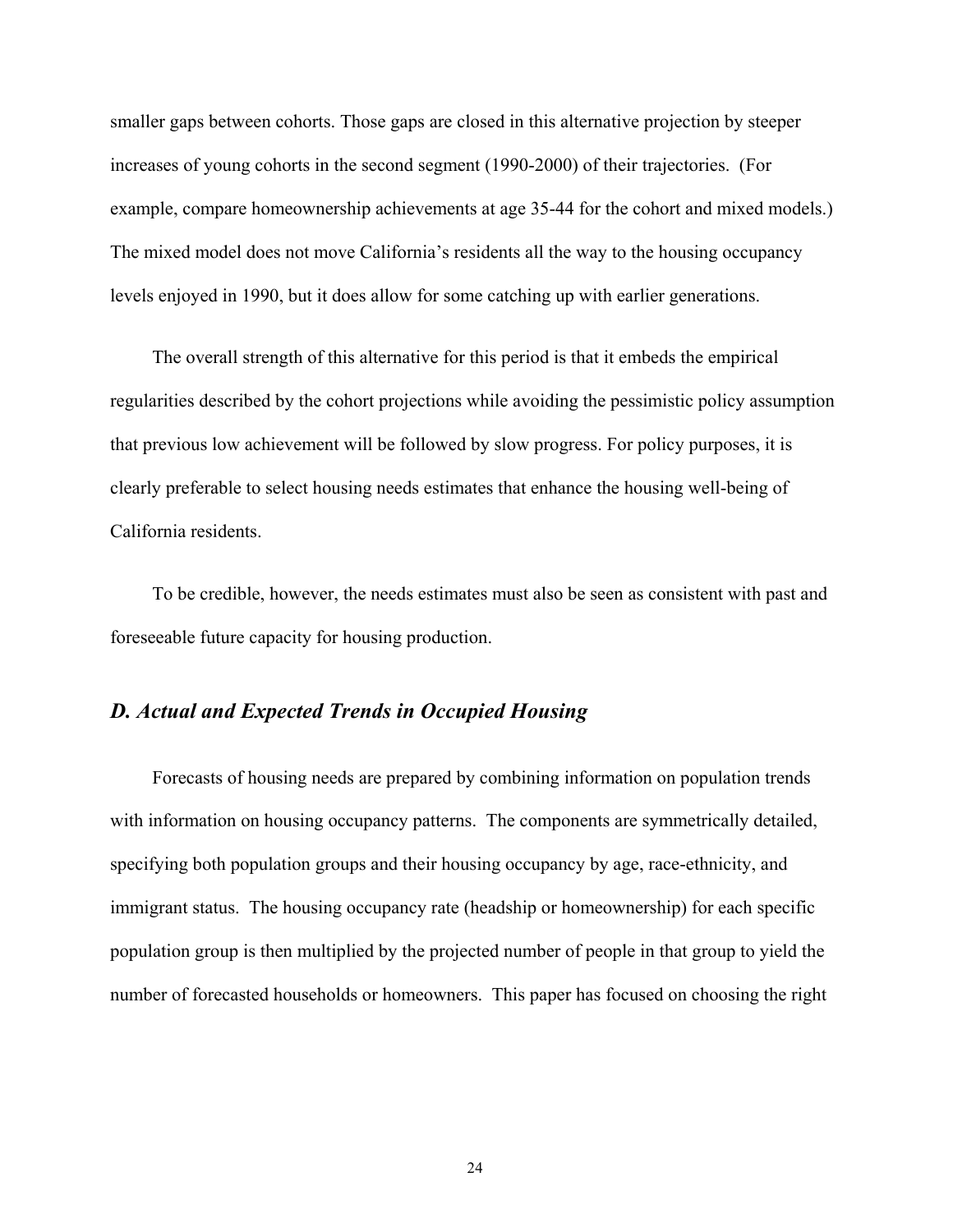occupancy rates. Also needed is the construction of population projections detailed by age, raceethnicity, and immigrant status $17$ .

The alternative housing needs projections can be compared to past trends in the growth of occupied housing. Actual growth in occupied housing declined markedly in California between the 1980s and 1990s (Table 1). This decline reflected a slowing of population growth and an even greater decline in housing construction. Termed "the Great Housing Collapse" (Myers and Park, forthcoming), construction levels remained at their lowest post-war levels for several consecutive years. Part of the shortfall in construction was covered by a drawdown of rental vacancies, with the result that California's rental vacancy rate in 2000 was 3.7%, far below both the national average of 6.8% and the target of 6% desired by the State of California.

When the three alternative housing projection models are applied to population growth from 1990 to 2000, the results for Alternative C, the mixed model, come very close to matching the observed growth in total occupied housing. As expected, the other Alternatives are either much higher or lower. The projection results vary substantially, however, in their ability to match observed growth in owner- and renter-occupied housing. Alternative C overestimates growth in homeowners and therefore underestimates growth in renters (Table 1). The cohort model, Alternative B, yields estimates much closer to the observed growth in homeowners but substantially underestimates renters (because it underestimated total household formations).

The three projection alternatives for the coming decade, 2000-2010, share one agreement. All three foresee substantial increases in growth relative to actual growth in the 1990s, Alternative A by 99.7%, Alternative B by 38.5%, and Alternative C by 69.1% (calculated from

<sup>&</sup>lt;sup>17</sup> For our purposes, customized projections of California's population (Pitkin 2000) by nativity were produced by a model that was first developed in 1996 to project the national population for the Fannie Mae Foundation Immigration Research Project (Pitkin and Simmons 1996). The complete data for the new population projections are available, with documentation, at http://www.usc.edu/sppd/futures.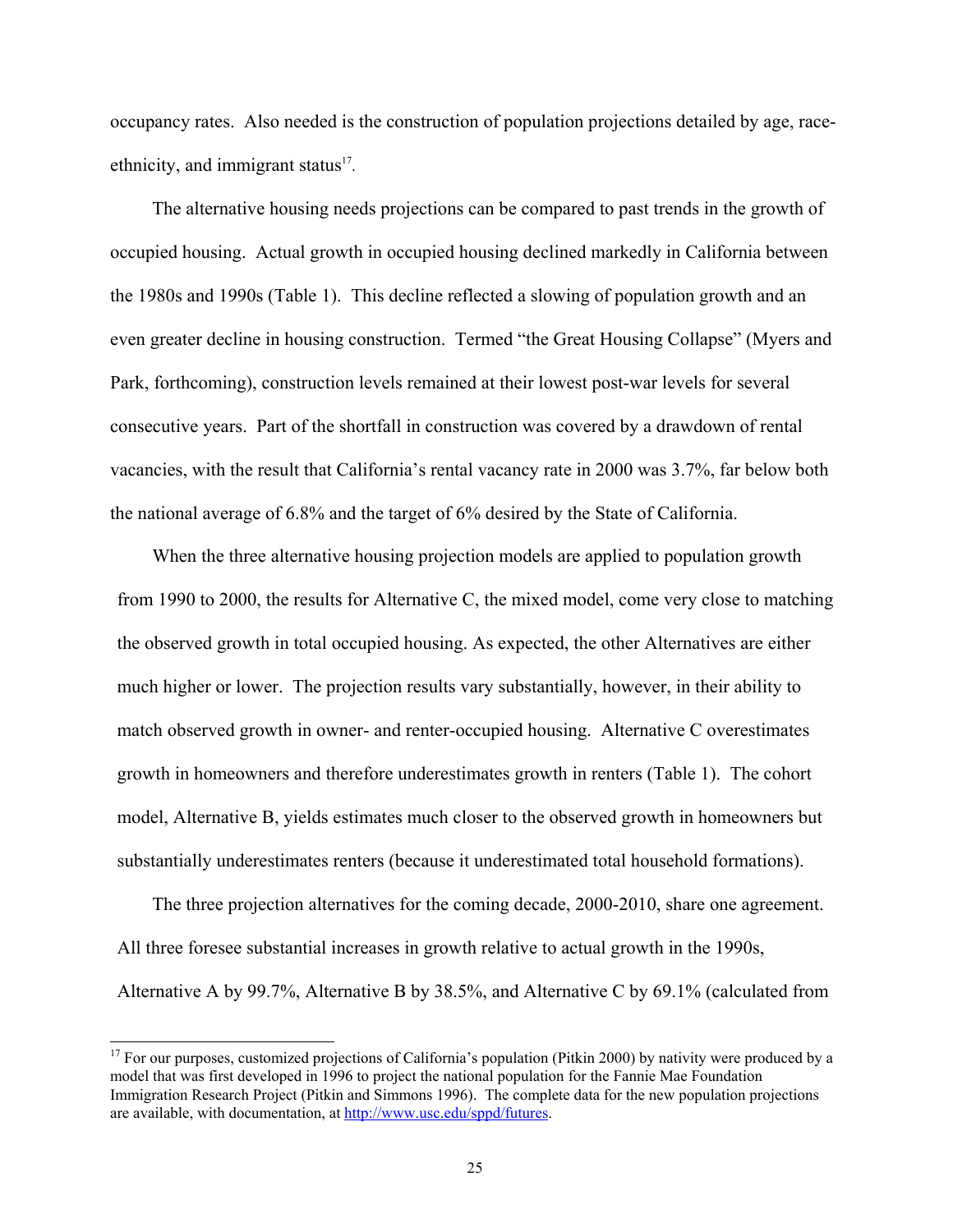Table 1). All three imply that housing construction in California will need to increase sharply in the coming decade.

Other housing forecasts in California have come to similar conclusions, although with significant differences. A study conducted by John Landis for the California Department of Housing and Community Development (2000) foresaw need for 2,200,000 additional housing units between 2000 and 2010 (94.1% greater growth than in the 1990s), a figure very close to that produced by our constant rates (Alternative A) model. The middle alternative forecast by the Center for the Continuing Study of the California Economy (Levy 2001) yielded anticipated increase in growth of 1,950,000 occupied housing units, a 75.7% increase from 1990s growth, close to our Alternative C.

#### **VI. Conclusion**

Housing needs estimates are merely advisory in almost every instance in the United States, because most housing is privately produced and there is little ability to command compliance by either builders or local governments. Accordingly, it is important that estimates of needs be seen as credible and feasible to achieve. The more realistic they are, the easier it is to secure respect for the process and gain local compliance. Therefore, the normative element of housing needs must be constrained by market and fiscal realities. Although it might be desirable to declare high household formations, and, for that matter, high homeownership, for every group, excessively high estimates of housing needs would be dismissed as unrealistic. At the same time, the needs estimates should aspire to goals of improving housing conditions, not merely extrapolating declines that may be under way. This has several implications for the housing needs estimation process.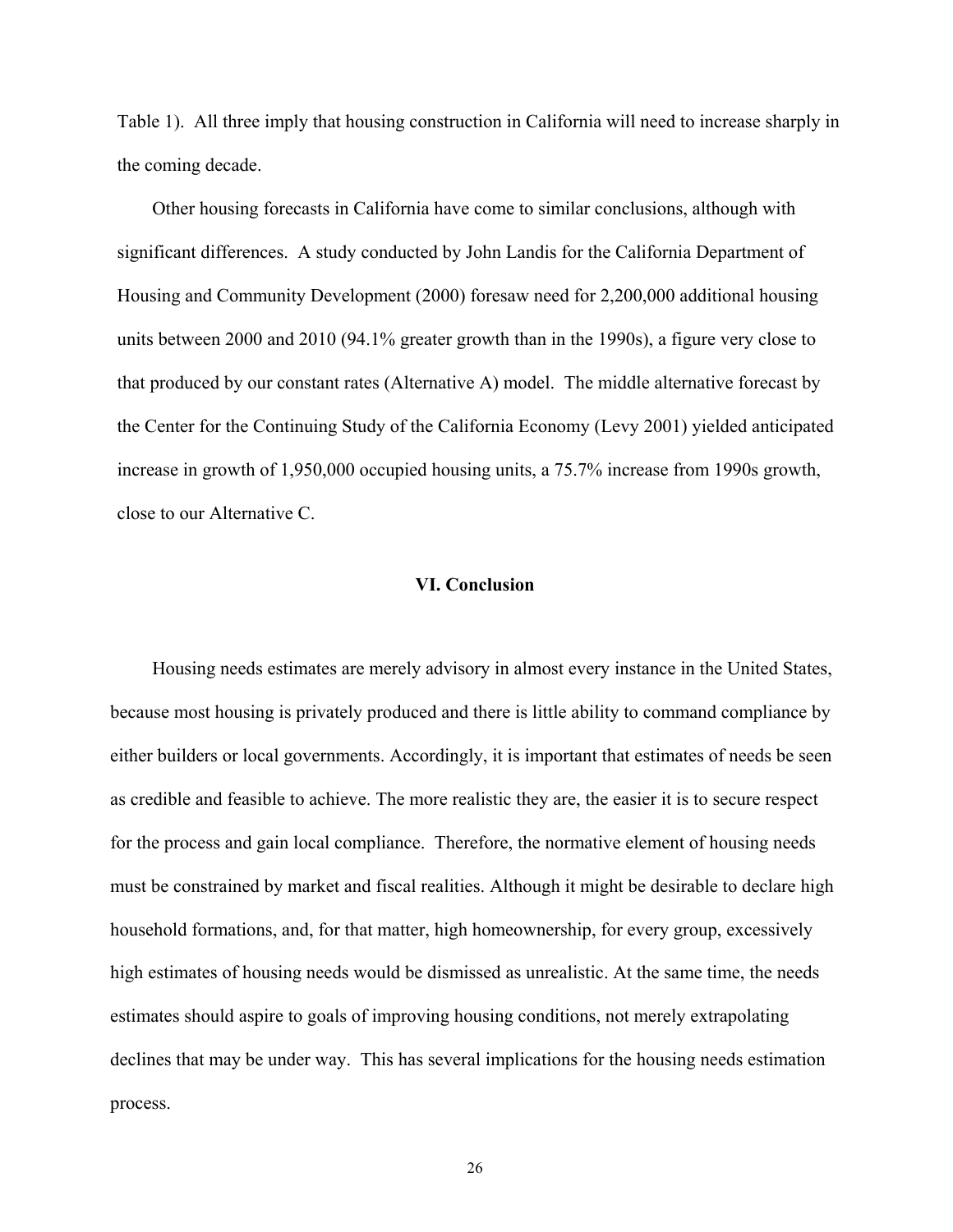The California case provides an excellent illustration, because both its population and housing occupancy patterns are rapidly changing. The results indicate that both changes in population composition and in consumption rates within population subgroups greatly alter trends in household formation and homeownership and must therefore be factored into projections of housing needs.

This article has made explicit the choices to be made when constructing housing needs estimates based on prospective population growth. Our analysis of the housing trends in California has demonstrated the usefulness of detailed disaggregation of the population not only by race-ethnicity and age, but also by nativity and duration of residence in the U.S. Changes in population composition can greatly alter the trend in housing consumption, but changes in consumption rates within population subgroups also alter the long-term outlook. Both of these dimensions of the population must be taken into consideration.

Choice of rates for household formation and homeownership embeds both empirical and normative assumptions. This study has uncovered housing consumption trends that undercut the long-standard assumption of fixed rates and call for a dynamic method that incorporates cohort differences. Our projections for California allow for such trends via dynamic, cohort effects. The cohort framework provides the most credible basis for projecting rates because it builds in the accumulated trajectory of housing careers, but we also believe that catch-up moving toward the higher standard of previous decades is also warranted. The California experience offers a dramatic example of the challenges posed to the housing needs estimation process.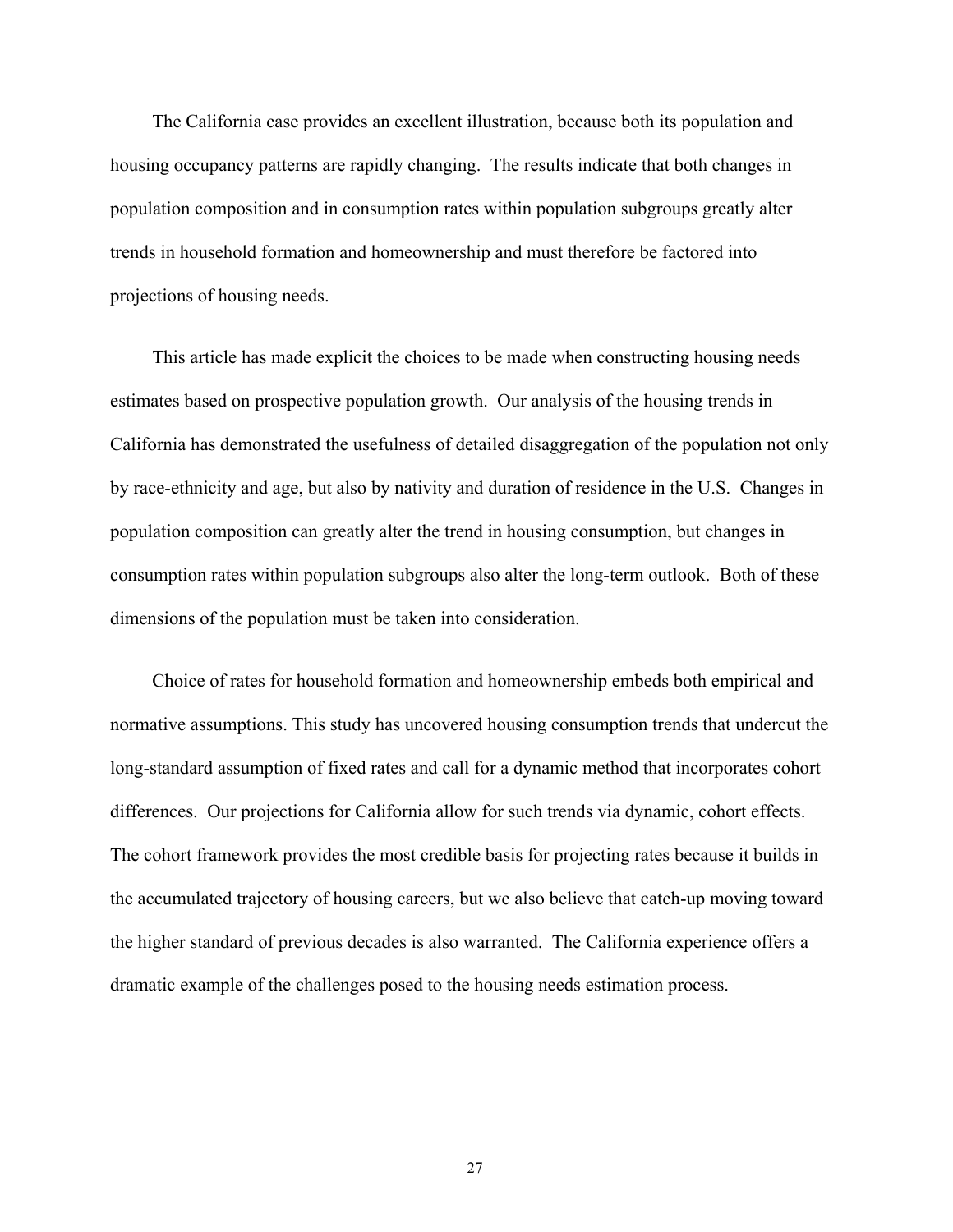## **References:**

Baer, William C. (1986). "The Evolution of Local and Regional Housing Studies." *Journal of American Planning Association* 52: 172-184.

Bourassa, Steven C. (1994). "Immigration and Housing Tenure Choice in Australia." *Journal of Housing Research* 5(1): 117.

Calavita, Nico, Kenneth Grimes, Alan Mallach (1997). "Inclusionary Housing in California and New Jersey: A Comparative Analysis. *Housing Policy Debate* 8(1): 109-142.

California Department of Finance (1998). *Race/Ethnic Population with Age and Sex Detail, 1970-2040*. Sacramento, CA, Demographic Research Unit**:** December 1998.

California Department of Housing and Community Development (1988). *Developing a Regional Housing Needs Plan*. Sacramento.

California Department of Housing and Community Development (2000). *Raising the Roof: California Housing Development Projections and Constraints 1997-2020*. Sacramento, CA, Housing Policy Development Division.

California Senate Office of Research (1999). *The Right Home in the Right Place at the Right Price*. Sacramento, CA.

Clemmer, R.B., and J.C. Simonson (1983). "Trends in Substandard Housing 1940-1980." *Journal of the American Real Estate and Urban Economics Association* 10: 442-464.

Downs, Anthony (2000). Op-Ed: California's Housing Policies Create Slums, *Planetizen*. 2001.http://www.planetizen.com/oped/item.php?id=4

Green, Richard K and Michelle J White (1997). "Measuring the Benefits of Homeowning: Effects on Children." *Journal of Urban Economics*. 41**:** 441-61.

Hirsch, Jerry (2000). "Housing Gap Threatening State's Economy, Study Says; Forecast: If construction continues to lag job creation, priced-out workers--and their companies--may go elsewhere." *The Los Angeles Times*. Los Angeles, Calif.

Landis, John David and Richard T. LeGates (2000). "Housing Planning and Policy." Pp.227-264 in Hoch, Charles, Linda Dalton, and Frank So, eds., *The Practice of Local Government Planning*. Washington, D.C.: International City and County Management Association.

Levy, Stephen (2001). *California County Projections*. Palo Alto, CA: Center for Continuing Study of the California Economy.

McCarthy, George, Shannon Van Zandt, and William Rohe. "The Economic Benefits and Costs of Homeownership: A Critical Assessment of the Research." Working Paper No. 01-02. Research Institute for Housing America. Washington. D.C.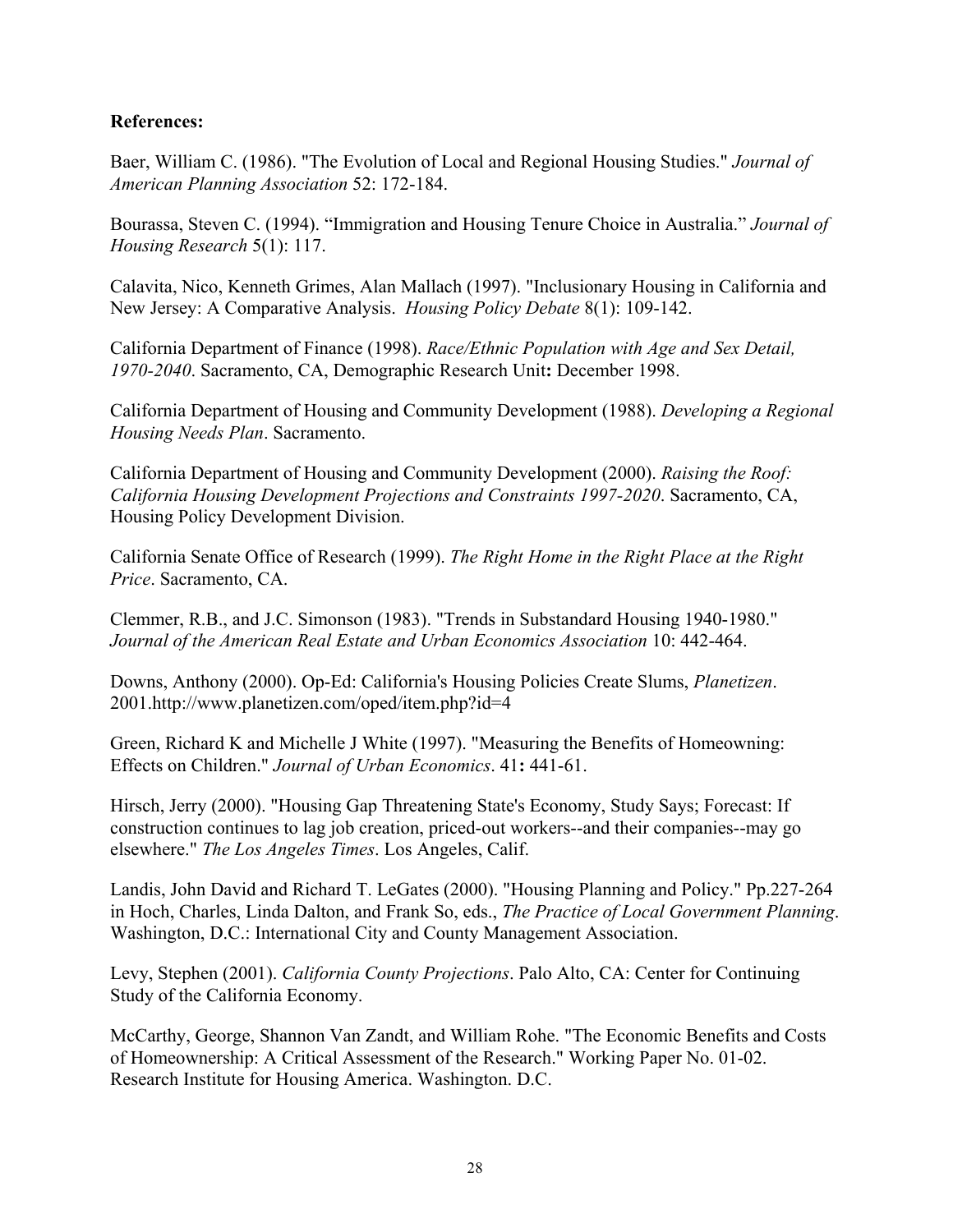Myers, Dowell (1988). "Housing Market Research: Time for a Change." *Urban Land* 47(Oct.): 16-19.

Myers, Dowell, William C. Baer and Seong-Youn Choi (1996). "The Changing Problem of Overcrowded Housing." *Journal of the American Planning Association* 62(Winter): 66-84.

Myers, Dowell and Seong Woo Lee (1996). "Immigration Cohorts and Residential Overcrowding in Southern California." *Demography* 33: 51-65.

Myers, Dowell, Isaac Megbolugbe and Seong Woo Lee (1998). "Cohort Estimation of Homeownership Attainment Among Native-Born and Immigrant Populations." *Journal of Housing Research* 9(2): 237-69.

Myers, Dowell and Julie Park (forthcoming) "The Great California Housing Collapse," *Housing Facts and Findings*.

Noll, Paul F., William O'Dell and Marc T. Smith (1997). "Florida's Affordable Housing Needs Assessment Methodology." *Journal of the American Planning Association* 63(Autumn): 495- 508.

Pitkin, John and Dowell Myers (1994). "The Specification of Demographic Effects on Housing Demand: Avoiding the Age-Cohort Fallacy." *Journal of Housing Economics* 3(September): 240- 50.

Pitkin, John, Dowell Myers, Patrick A. Simmons and Isaac Megbolugbe (1997). *Immigration and Housing in the United States: Trends and Prospects*. Washington, D.C., Fannie Mae Foundation.

Pitkin, John and Patrick A. Simmons (1996). "The Foreign-Born Population to 2010: A Prospective Analysis by Country of Birth, Age, and Duration of U.S. Residence." *Journal of Housing Research* 7(1): 1-31.

Pitkin, John. (2000). "Projections of the Population of California by Nativity to 2020." A California Demographic Futures Housing Futures Project Working Paper. University of Southern California. Los Angeles. http://www.usc.edu/sppd/futures.

Texas State Data Center. (2000). *Projections of the Population of Texas and Counties in Texas by Age, Sex and Race/Ethnicity for 1990-2030*.Population Estimates and Projections Program. College Station, Texas.

U.S. Bureau of the Census. (1996). *Projections of the Number of Households and Families in the United States: 1995 to 2010.* Current Population Report Series P25-1129. Washington, DC.

U.S. Bureau of the Census. (2000). *Projections of Resident Population by Race, Hispanic Origin, and Nativity: 1999 to 2100*. Internet release 1/13/2000. Washington, DC.